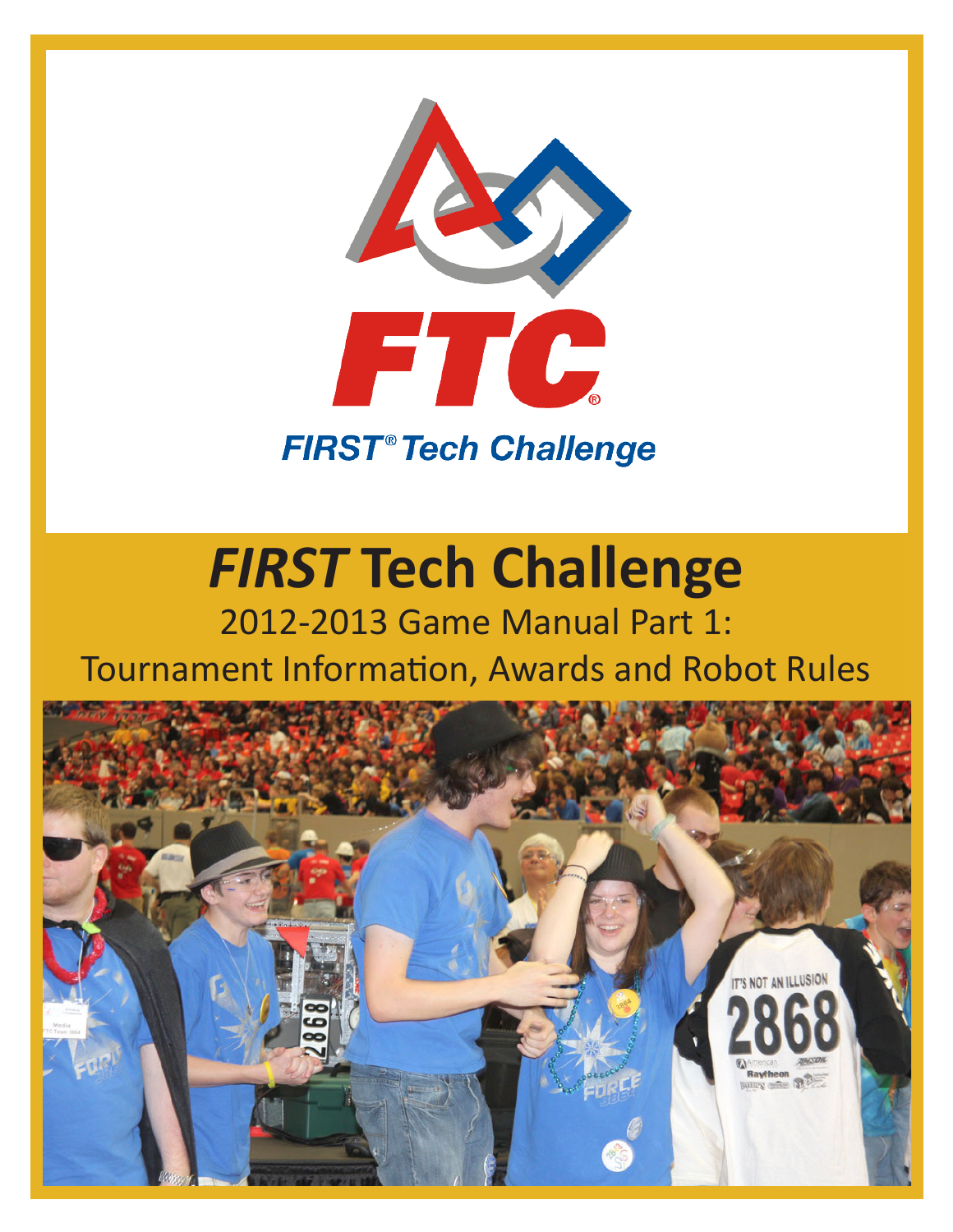# **IMPORTANT NOTICE:**

TEAMS MUST COMPLY WITH ALL RULES AND REQUIREMENTS LAID OUT IN THIS DOCUMENT, THE GAME MANUAL RELEASED AT KICKOFF IN SEPTEMBER AND ANY UPDATES ISSUED ON THE Q&A SECTION OF THE FTC FORUM AND AT HT TP://FTCFORUM.USFIRST.ORG/. FORUM RULINGS TAKE PRECEDENCE OVER INFORMATION IN SEASON MANUALS.

| <b>Revision History</b> |             |                                                                                                      |  |  |  |
|-------------------------|-------------|------------------------------------------------------------------------------------------------------|--|--|--|
| <b>Rev</b>              | <b>Date</b> | <b>Description</b>                                                                                   |  |  |  |
| $1\,$                   | May-2012    | <b>Initial Release</b>                                                                               |  |  |  |
| $\overline{2}$          | June-2012   | Section 2.14 - "Champion Alliance" changed to "Winning Alliance"                                     |  |  |  |
|                         |             | Section 3.3 - clarification on pilot judging                                                         |  |  |  |
|                         |             | Section 4.2.2 <r07> reference to "<r2>n" changed to <r2>p</r2></r2></r07>                            |  |  |  |
|                         |             | Section 4.2.3 <rs06> - NXT sleep timer sets to NEVER. previously language said<br/>"OFF"</rs06>      |  |  |  |
|                         |             | Section 5.1 - "processes" changed to "process"                                                       |  |  |  |
| 3                       | June-2012   | Footer corrected to reflect proper revision.                                                         |  |  |  |
|                         |             | Section 4.2.2 <r07> reference to "<r2>" changed to <r03>p</r03></r2></r07>                           |  |  |  |
|                         |             | Page border modified to prevent footer from being truncated when printed                             |  |  |  |
|                         |             | Appendix A: Header moved to proper location                                                          |  |  |  |
|                         |             | Appendix B removed from table of contents                                                            |  |  |  |
|                         |             | Section 5.5: Corrected reference to advancement criteria from 2.18 to 2.8                            |  |  |  |
|                         |             | Section 2.6 sub-sections renumbered for clarity                                                      |  |  |  |
| $\overline{4}$          | Sept 8 2012 | Minor typographical corrections                                                                      |  |  |  |
| 5                       | Oct 18 2012 | Updated language in "About FIRST" section to reflect proper grade range for<br>FTC.                  |  |  |  |
|                         |             | Corrected address for Official FTC Forum in the notice above.                                        |  |  |  |
| 6                       | Nov 9 2012  | Correction on page 16 <rg02,d>: Changed "Section 8" to "Game Manual Part<br/>2: Section 2.4</rg02,d> |  |  |  |
| $\overline{7}$          | Nov 28 2012 | Page 16, Section 2.4: Added verbiage clarifying requirement for BOM.                                 |  |  |  |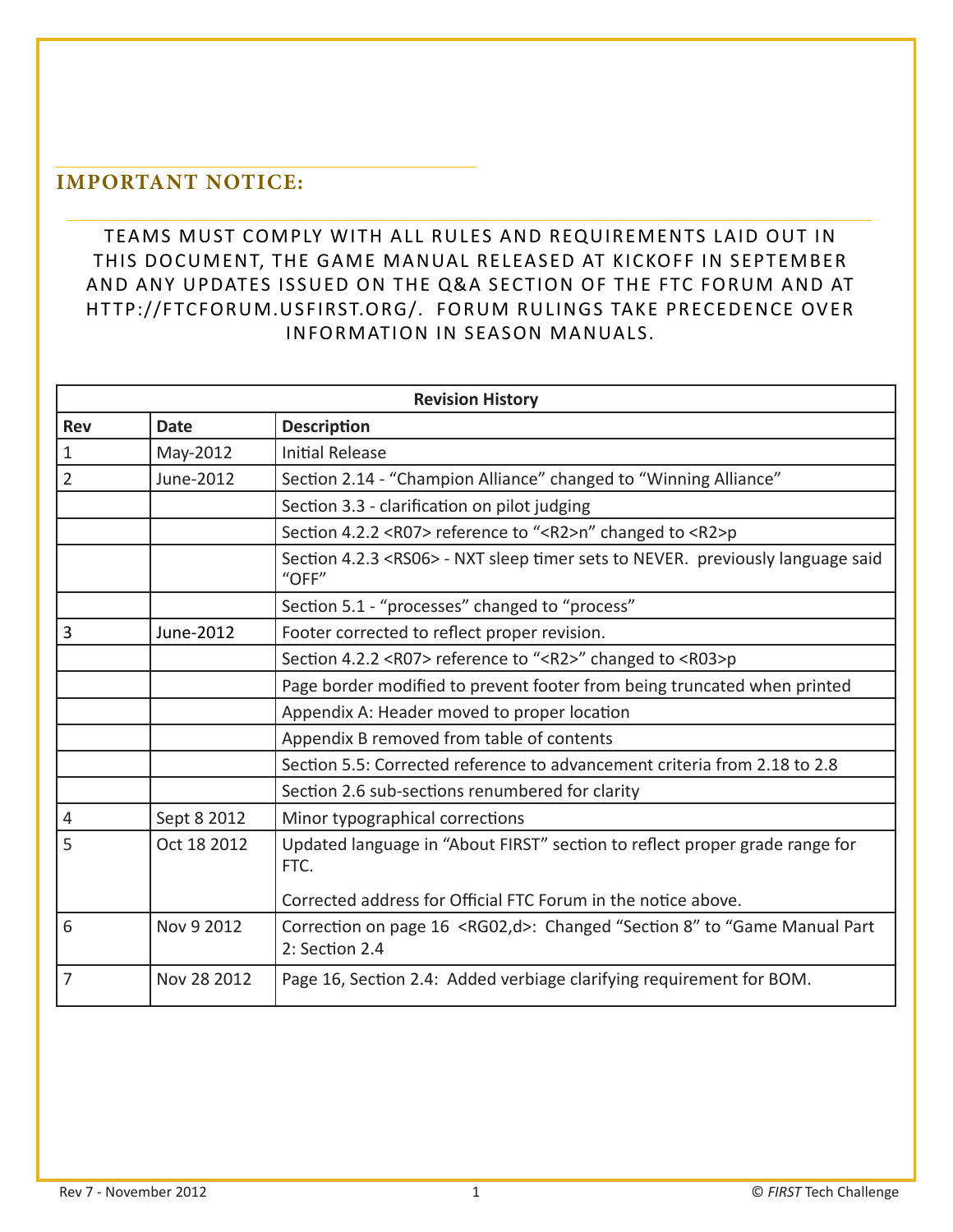#### Contents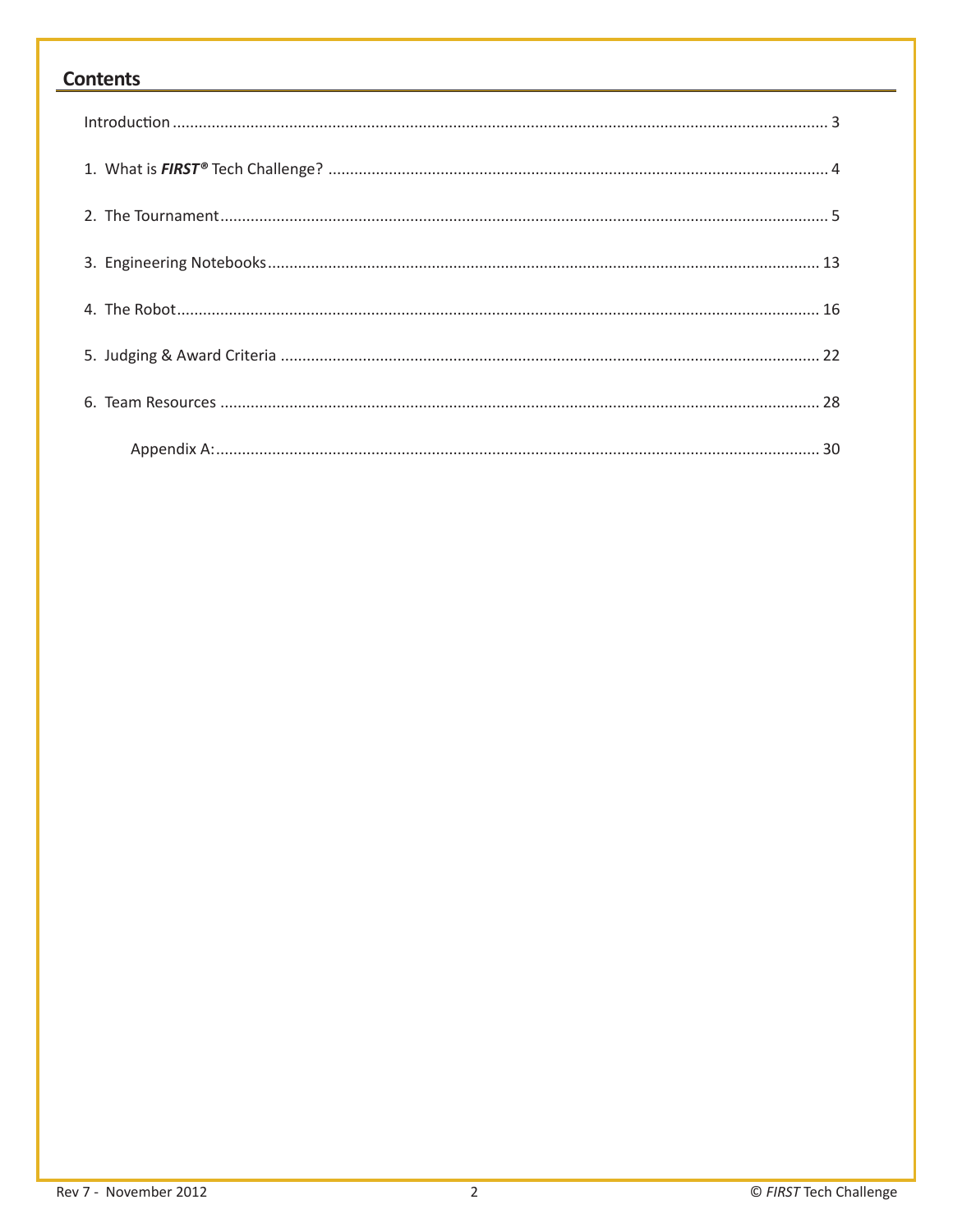#### **Introduction**

#### **About** *FIRST®*

"…to create a world where science and technology are celebrated… where young people dream of becoming science and technology heroes."

Dean Kamen, Founder, *FIRST*

*FIRST*® (For Inspiration and Recognition of Science and Technology) was founded by inventor Dean Kamen to inspire young people's interest and participation in science and technology. Based in Manchester, New Hampshire, *FIRST* is a 501(c)(3) not-for-profit public charity.

As a volunteer-driven organization, *FIRST* is built on partnerships with individuals as well as businesses, educational institutions, and government. Some of the world's most respected companies provide funding, mentorship time and talent, and equipment to make *FIRST*'s mission a reality. As a team coach, you join over 90,000 committed and effective volunteers who are key to introducing close to 250,000 young people to the joy of problem solving through engineering.

*FIRST* provides four programs: the *FIRST* Robotics Competition (FRC®) and the *FIRST* Tech Challenge (FTC®) for grades 7-12; *FIRST* LEGO® League (FLL®) for 9 to 14 year-olds, and Junior *FIRST* LEGO League (Jr.FLL®) for 6 to 9 year-olds. Also located at *FIRST* headquarters is the research and development facility called *FIRST* Place<sup>™</sup>. *FIRST* Place is integral to game design, new program development, evaluation, and professional development of *FIRST* mentors.

> *"We want to change the culture by celebrating the mind. We need to show kids that it's more fun to design and create a video game than it is to play one."*

Dean Kamen, Founder, *FIRST*

Dean Kamen is President of DEKA Research & Development Corporation; a dynamic company focused on the development of revolutionary new technologies that span a diverse set of applications. As an inventor, physicist, and entrepreneur, Dean has dedicated his life to developing technologies that help people lead better lives. Dean's proudest accomplishment is founding *FIRST*.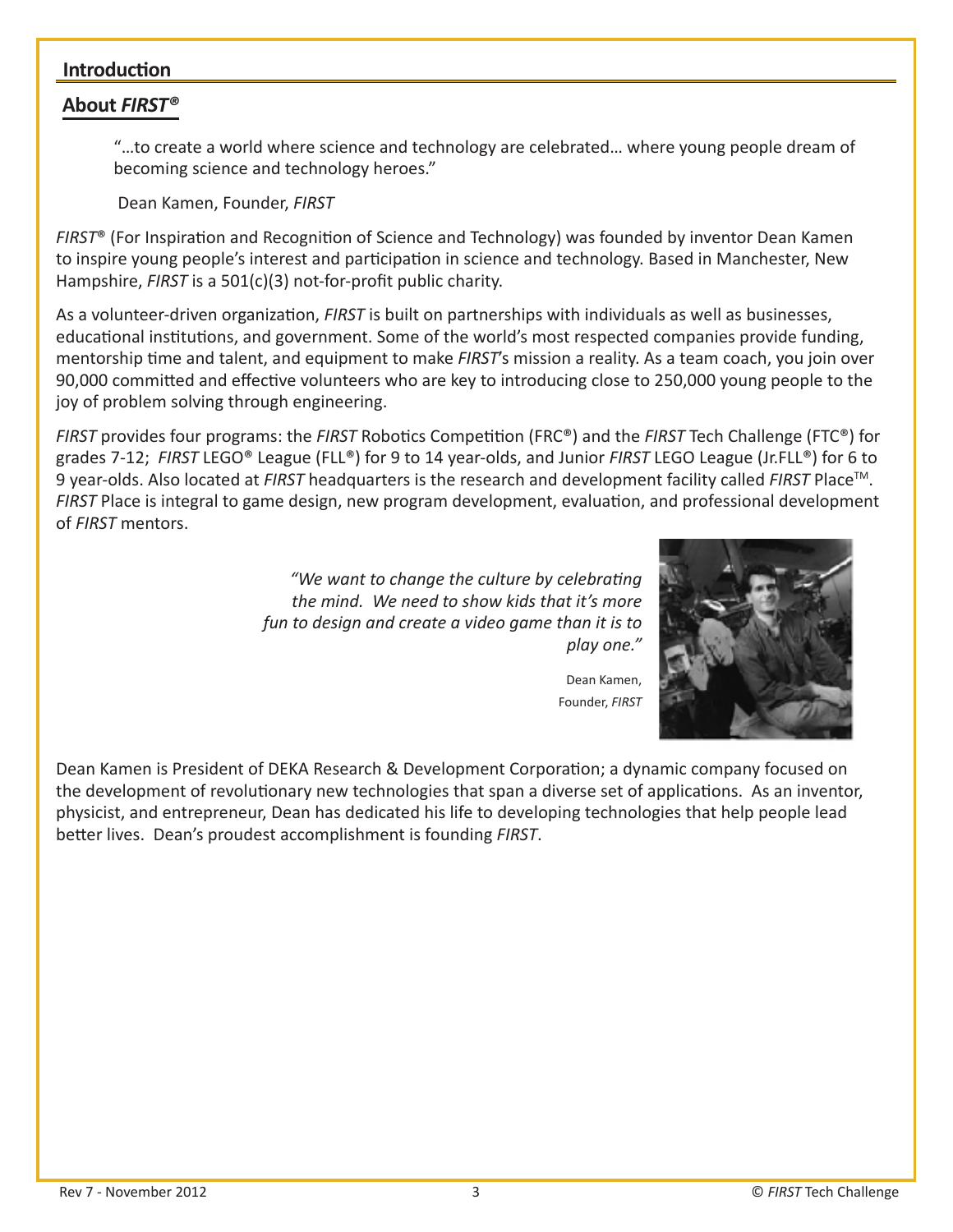## **1. What is** *FIRST®* **Tech Challenge?**

*FIRST* Tech Challenge (FTC) had its beginnings in 2005 and grew out of a need for a mid-level robotics program to transition teams from *FIRST®* LEGO® League to the *FIRST®* Robotics Competition. Piloted for two years as the *FIRST* Vex Challenge, FTC became an official *FIRST* program and was renamed *FIRST* Tech Challenge in 2007.

*FIRST* Tech Challenge is a student-centered activity that is mentor supported and is about giving students a unique and stimulating experience. We want students to learn the value of teamwork and to respect everyone's ideas and contributions to the team. *FIRST* Tech Challenge allows high school students to work hand-in-hand with technical professionals to develop a solution to the annual challenge. The students do a majority of the work, but the mentor is there to offer guidance, suggestions, and coaching to keep the students on task and successful. *FIRST* values are about appreciating our differences and learning what those differences add to our lives. *FIRST* programs succeed most fully when team members bring the *FIRST* values they learn back to their communities.

The FTC Competition Kit challenges students' creative problem-solving skills by enabling them to build robots that do amazing things. When you bring dedicated, enthusiastic students and a mentor together, the results can be phenomenal! Students design and construct robotic devices which can be autonomously programmed or operator-controlled to perform various tasks.

*FIRST* Tech Challenge teams receive each year's game during a September Kickoff. The game's rules and regulations are provided on the www.usfirst.org website.

# **1.1 Gracious Professionalism™ – A** *FIRST* **Credo**

Dr. Woodie Flowers, National Advisor for *FIRST*, speaks about Gracious Professionalism™ in this way: "The *FIRST* spirit encourages doing high-quality, well informed work in a manner that leaves everyone feeling valued. Gracious Professionalism seems to be a good descriptor for part of the ethos of *FIRST*. It is part of what makes *FIRST* different and wonderful."

Gracious Professionalism can and should mean different things to each of us. It is possible however, to outline some of its meanings:

- ◊ Gracious attitudes and behaviors are 'win-win.'
- ◊ Gracious folks respect others and let that respect show in their actions.
- ◊ Gracious professionals make a valued contribution in a manner pleasing to others and to themselves as they possess special knowledge and are trusted by society to use that knowledge responsibly.

As Woodie says, "In the long run, Gracious Professionalism is part of pursuing a meaningful life. One can add to society and enjoy the satisfaction of knowing that you have acted with integrity and sensitivity. That's good stuff!"

"In *FIRST*, Gracious Professionalism means that we learn and compete like crazy, but treat one another with respect and kindness in the process. We try to avoid leaving anyone feeling like they have lost. No chest-thumping barbarian tough talk, but no sticky sweet platitudes either. Knowledge, pride and empathy comfortably blended."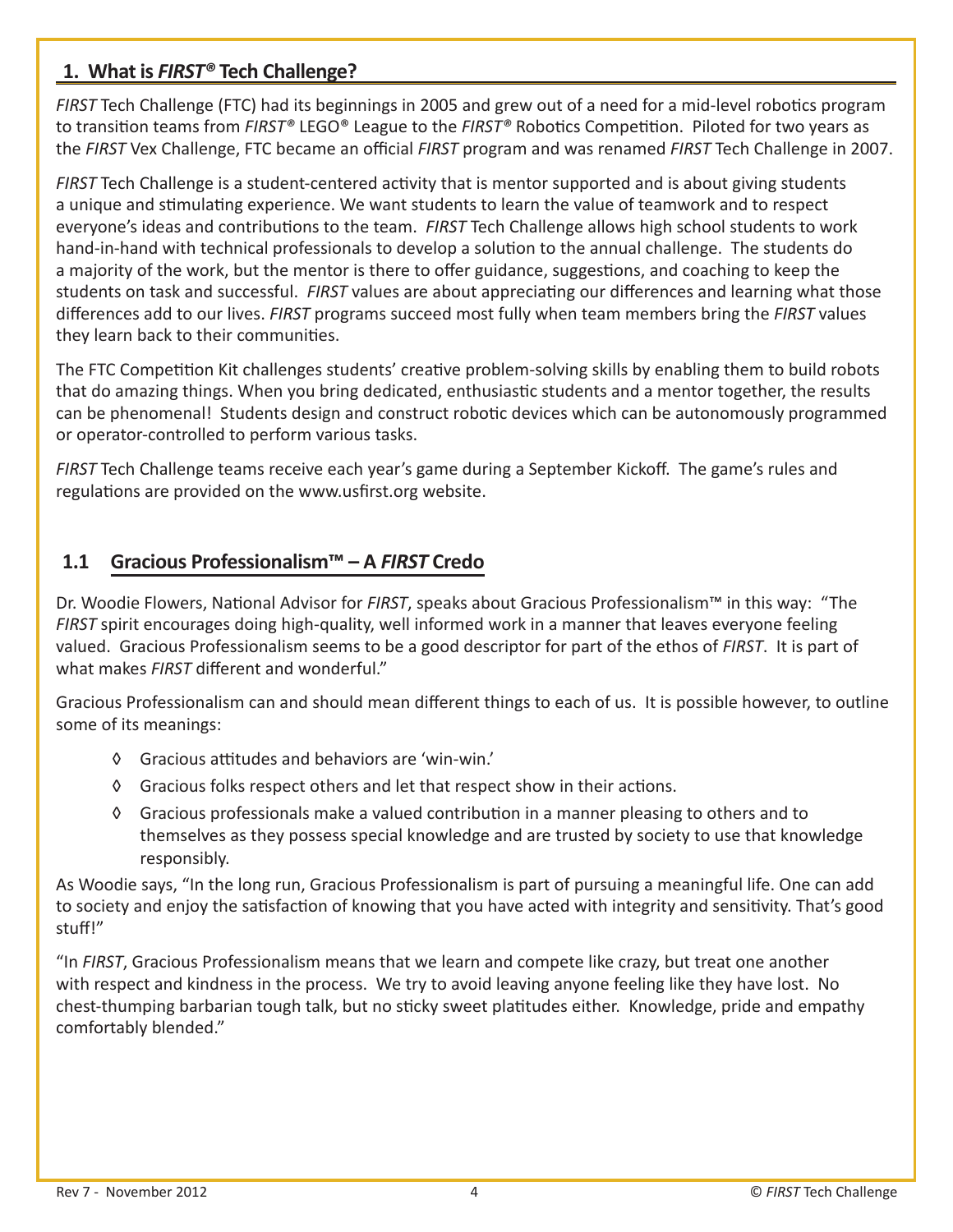#### **2. The Tournament**

# **2.1 Overview**

The *FIRST* Tech Challenge will be played in a tournament format. Each tournament will include practice, qualifying, and elimination matches. After the qualifying matches, teams will be ranked based on their match performance. The top-ranked teams will select alliance partners and participate in the elimination matches to determine the event champions.

This section provides a general summary regarding a *FIRST* credo, mascots, uniforms, recommended items and equipment for teams to bring, pit rules, event schedules, registration, practice rules and time slots, and robot inspections. Please read the following to get a feel for competition schedules, registration procedures, practice times, and matches.

#### **2.2 Tournament Definitions**

*Alliance -* Each FTC match is comprised of two, two-team *Alliances*. At events with more than 20 teams, the semi-final and final round *Alliances* are made up of three teams each. However, only two of those teams will compete during a match.

*Alliance Captain* – The student representative from an *Alliance's* highest ranked team chosen to represent an *Alliance* during *Alliance Selection* and for the final *Elimination Matches.* The entire team may also be referred to as the *Alliance Captain*.

*Alliance Selection* – The process top-ranked teams choosing *Alliances Partners* for the *Elimination Matches*.

*Elimination Match* – A *Match* used to determine the *Winning Alliance*. *Alliances* of two or three teams face off in a series of *matches*, with two teams per alliance playing in each match. The first alliance to win two matches will proceed to the next round.

*Practice Match* – A *Match* used to provide time for teams to get acquainted with the official *playing field*.

*Qualifying Match* – A *Match* used to determine the teams that qualify for the *Alliance Selection* to move on to the *Elimination Matches*. *Alliances* compete to earn *Qualifying Points* and *Ranking Points*.

*Qualifying Points (QPs)* – The first basis for ranking teams, *Qualifying Points* are awarded for winning (two points) and tying (one point) a *Qualifying Match*.

*Ranking Points (RPs)* – The second basis of ranking teams, *Ranking Points* are used as the tiebreakers when teams have equal *Qualifying Points*. *Ranking Points* are awarded in the amount of the final score of the losing *Alliance* in a *Qualifying Match*. The winning *Alliance* will receive the pre-penalized score of the losing *Alliance* as their *RP*. The losing *Alliance* will receive the final score (including penalties) of the losing *Alliance* as their *RP*.

*Surrogate Match* – An additional *Qualifying Match* for some teams depending on the number of teams in the tournament. A *Surrogate Match* will not count in the standings for *Qualifying Points* or *Ranking Points* to the teams that are marked as playing as surrogates. However, these matches are very important in the entire standings and should be played by all as if they were regular *Qualification Matches*. *Surrogate Matches* will be marked as such on the official *Qualifying Match* schedule.

# **2.3 Tournament Event Schedule**

Event schedules will be available through your Tournament Host prior to or at your tournament. Qualification Match schedules are created on tournament day by the scoring system after all teams have checked-in and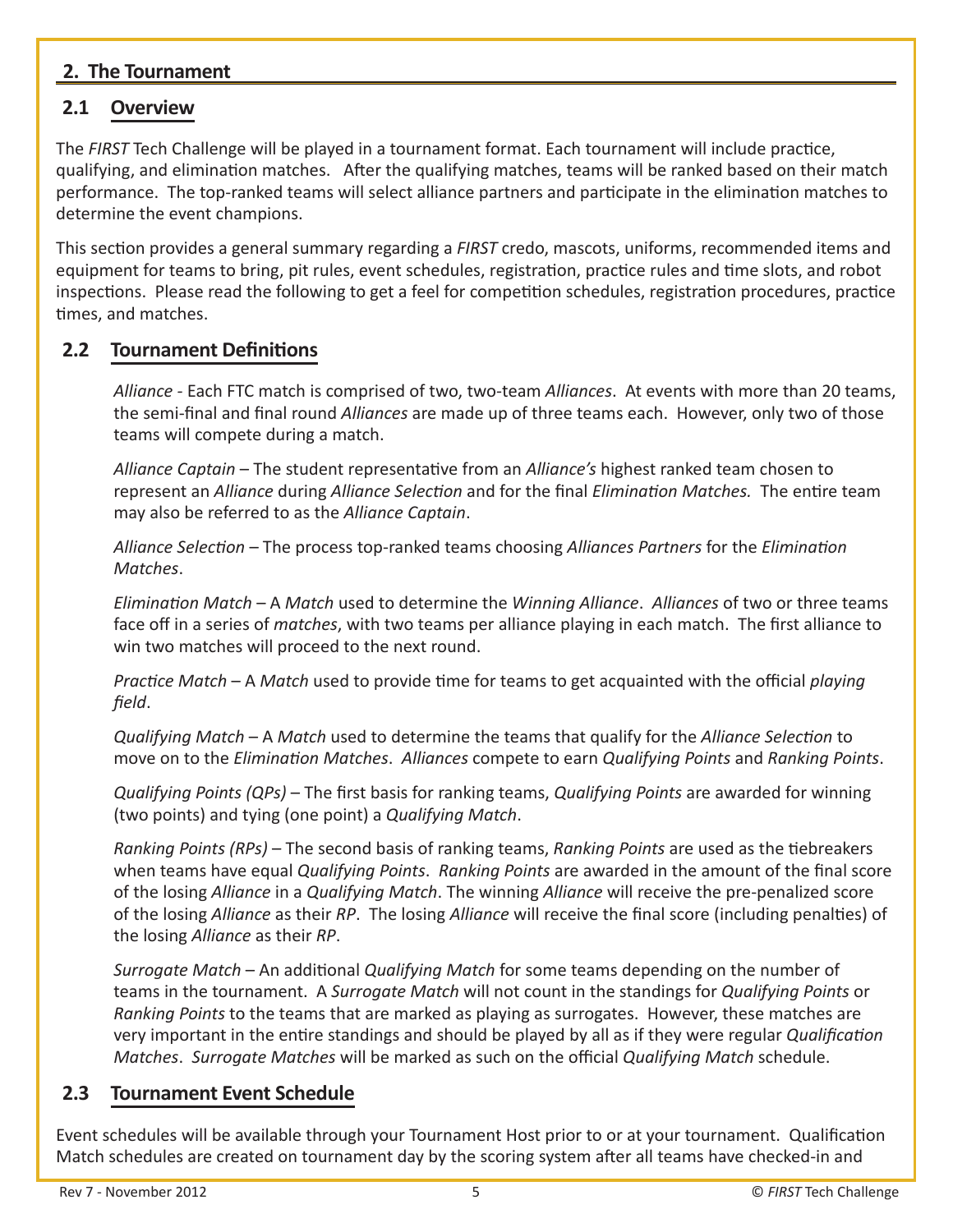have begun or completed the inspection process.

#### **2.4 Courtesies and Rules**

You will hear the expression Gracious Professionalism (GP) often throughout your involvement in FTC. One of FTC's main goals is to encourage all team members to conduct themselves with kindness, consideration, and sharing. We hear heartwarming stories of teams sharing parts, helping to build and/or repair competing robots, and helping rookie teams avoid preventable pitfalls. These examples of GP are some of the benefits of being involved with this organization.

The pit is where the behind-the-scenes action takes place. The *FIRST* staff and volunteers want you to enjoy the competition. Follow the rules below while in the pit as well as in the audience so everyone can work and compete in a safe, sportsmanlike, friendly, and orderly manner.

**Bands:** No live bands in the audience or pit.

**Battery Safety:** Charge your batteries in an open, well-ventilated area.

- **Fire Extinguishers:** Located at the pit administration station and in the competition area.
- **Food:** You should check with the event organizer before bringing food to an event, as some venues will not allow outside food on-site due to contracts and agreements.
- **Music/Noise:** No loud music, audio systems, whistles, banging sticks, blow horns, etc. They prevent teams from hearing important announcements. Power may be shut off and/or noisemakers confiscated.
- **Internet/Wireless Network Access:** Teams may not setup a wireless computer network for any purpose (i.e. Internet access, team communication, team computer to robot, etc.) Teams are required to use the wireless computer network provided by the Tournament Organizers or venue for all robot communication. Internet access for the teams will be at the discretion of the Tournament Director.
- **Radios/Walkie-Talkies:** Teams are not allowed to use Radios and walkie-talkies anywhere in the tournament facility.
- **Sales:** Because of site regulations/contracts, *FIRST* cannot allow teams or individuals to sell items, such as T-shirts, pins, etc. at any events.
- **Seat Saving:** Sitting together in a group during competition matches makes the game more exciting and fun. It's where you can show support for your team. Since there is often not enough seating to accommodate everyone, there has to be a policy regarding seating. Teams are not allowed to save seating space.
- **Team Safety Captain:** Each team appoints a safety captain who will help maintain safety at events, especially in the pit. He or she will remind attendees about safety rules listed below.
- **Safety Glasses:** All team members and onlookers must wear ANSI Z87.1 certified safety glasses in the pit and near the competition area. If you wear prescription glasses, you must wear safety goggles over them or attach safety side shields to them. Teams are required to bring enough safety glasses/goggles to supply to team members and guests.

**Running:** There is no running in the pit.

**Painting:** There is no painting in the pit.

**Soldering, Gluing, Brazing, or other Large Power Tools:** These activities and tools are not allowed in the pit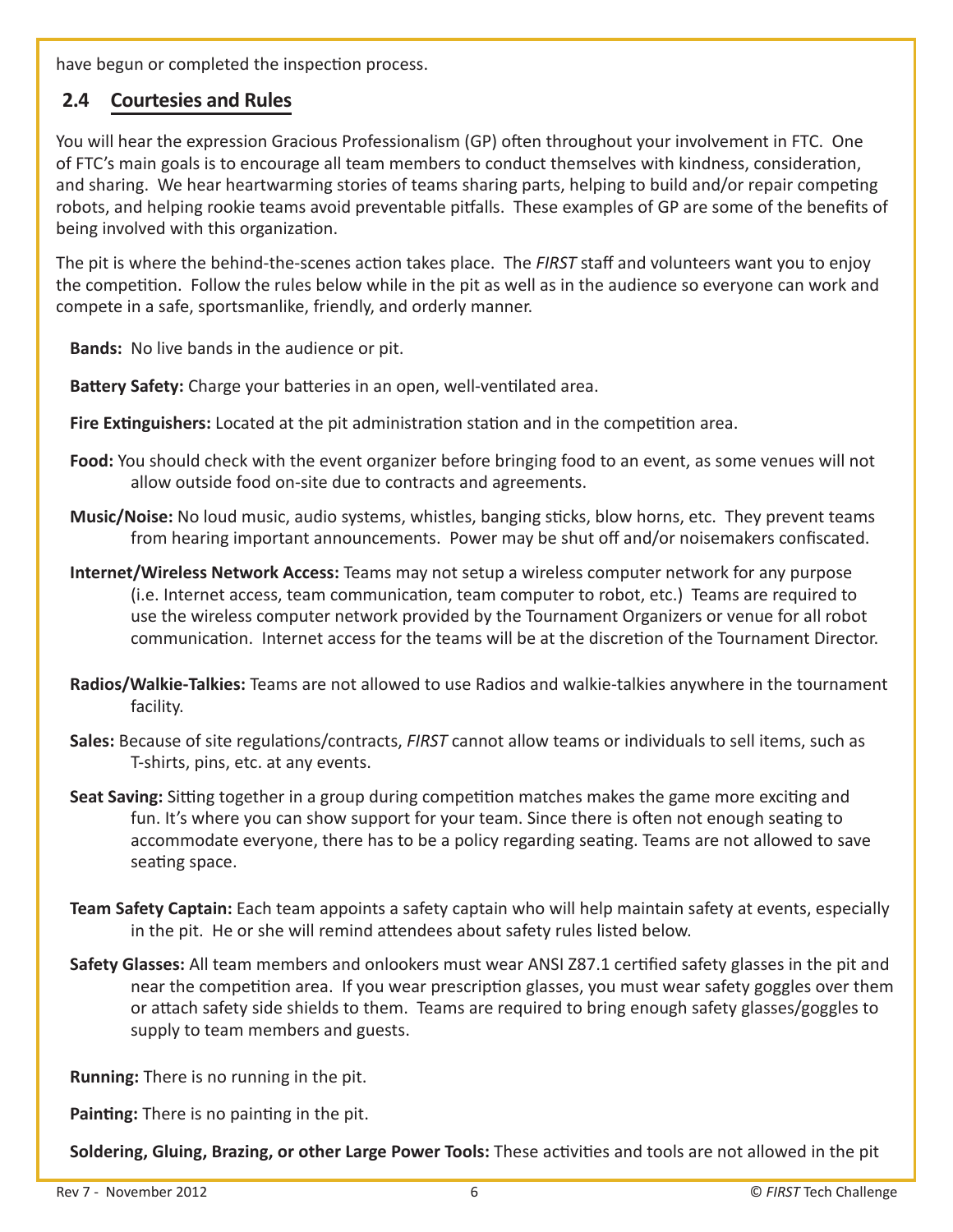areas or at the competitions unless the tournament director specifically allows them.

# **2.5 Eye Protection and Safety**

*FIRST* requires all teams to bring and supply ANSI Z87.1 certified safety glasses for their members and guests for each competition. Students and adult team members and guests must wear them to protect their eyes while working on the robot, when observing robot building/repair work, and while competing.

Operators, players, and coaches will not be allowed in the competition area without them. Regular glasses and sunglasses do not qualify as safety glasses. If you wear prescription glasses, you must wear safety goggles over them or attach safety side shields.

# **2.6 Event Day Overview**

- 1. Team Check-in
- 2. Robot Hardware and Software Inspection
- 3. Judge's Interviews
- 4. Driver's Meeting
- 5. Practice Matches
- 6. Opening Ceremony
- 7. Qualification Matches
- 8. Alliance Selection
- 9. Elimination Matches
- 10. Awards and Closing Ceremony

# **2.6.1 Team Check-In**

As a team arrives at the venue, the Coach or other adult mentor should register the team with the tournament officials. During check-in, the Coach will receive a packet of information for the team that may include drive team badges, a judging schedule, a map of the facilities and pits, and other information that is very important to the teams. The Coach should review all the material to make sure the packet is complete. At this time, the team should set up their Pit area and get familiar with the venue such as where the practice and playing fields are, where judging will take place, and review the schedule of events for the day.

# **2.6.2 Robot Hardware and Software Inspection**

FTC robots will be required to pass hardware and software inspections before being cleared to compete. This inspection will ensure that all FTC robot rules and regulations are met. A copy of the official FTC "Robot Inspection Sheet" is located in another section. The "Robot Inspection Sheet" should be used by teams as a guide to pre-inspect their robot prior to tournament day. A Bill of Materials (BOM) of non-TETRIX (or non-MATRIX) parts must be presented at Hardware Inspection.

# **2.6.3 Judges' Interviews**

At *FIRST* Tech Challenge events, there are generally three parts to the judging process: 1) interview with judges, 2) evaluation of performance during the tournament, and 3) evaluation of the Engineering Notebook. Each team will have a ten to fifteen minute "fact finding" discussion/interview with a panel of two or three judges. The Judge's Interviews generally take place before any qualification matches so that the entire team may be interviewed. When teams arrive at the event, the interview schedule should be included in the registration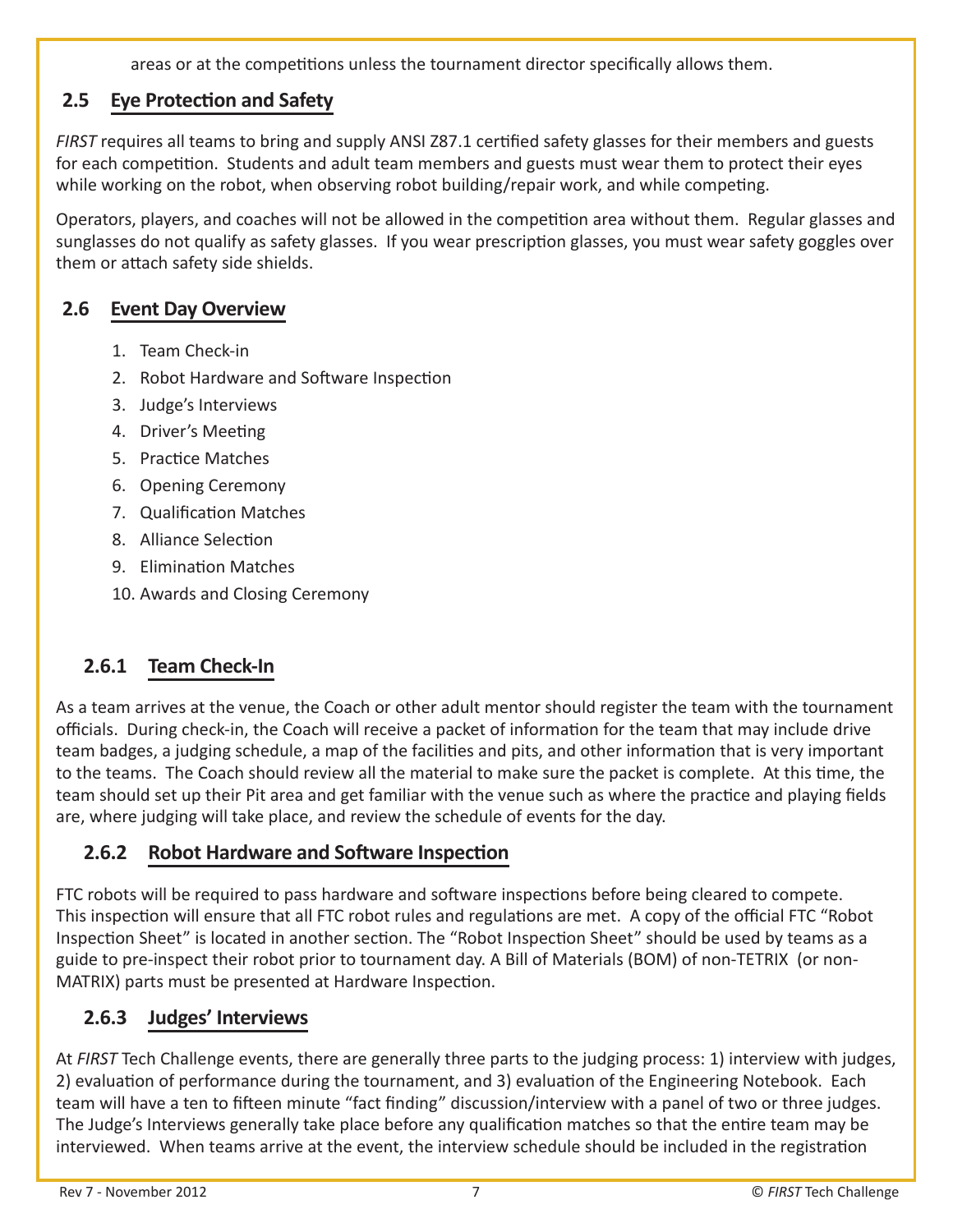materials. Make sure you know when your team will be interviewed and arrive to the interview room early. Please have at least two student team representatives and the robot available; the entire team is encouraged to participate. Mentors (no more than two) are welcome to observe the Judge's Interview at most events, but should not participate (see Section 4.7 for more details).

# **2.6.4 Driver's Meeting**

The Driver's Meeting takes place prior to the start of qualification rounds and is a time when the drive team meets with the referees. During this time, the head referee gives a brief overview of what is expected of teams and any venue specific information, such as queuing paths, and explain any signals and commands they will give during matches.

# **2.6.5 Practice Matches**

At the event, practice matches may be played in the morning until the drivers' meeting begins. Every effort will be made to equalize practice time for all teams, but may also be conducted on a first-come, first-served basis. These matches may be scored, but the scores do not affect team ranking.

#### **2.6.6 Opening Ceremony**

The Opening Ceremony is the official kickoff of the event's activities for the teams, the fans, and the public. During the Opening Ceremony, a tournament official or the emcee will welcome the teams and the public, introduce dignitaries and other special guests, and introduce the judges and the referees. Then the game will be described (usually with a video) and the national anthems of all the teams' countries will be played. Immediately after, the Qualification Match takes place.

If your team is in any of the first four matches on the day of your event, volunteers will ask you to line up before the opening ceremonies. Matches begin right after its conclusion. Please, make sure your team is on time in case you have an early match.

# **2.6.7 Qualification Matches**

The qualifying match schedule will be available prior to opening ceremonies on the day of the event. This schedule will indicate alliance partners and match pairings. It will also indicate the alliance's color (red or blue) and the position in the alliance station (1 or 2) for the drive team. Robots may be placed in either of the alliance's starting locations. These matches will start immediately after the Opening Ceremonies in accordance with the qualification match schedule. The queue team will work together throughout the day to line up teams for the matches and maintain the schedule. It is very important to pay attention to the match schedule and listen for announcements throughout the day. You will need to know when you will compete, find out the number of the ending match before lunch, and which match is the last match of the tournament day.

Teams will be randomly assigned to matches and alliances. All teams will be scored based on the same number of qualifying matches. In some cases, a team will be asked to play a surrogate match which will not count towards their standings during the event. This additional match will be denoted on the match schedule and/or announced to the teams prior to the start of the qualifying matches.

At the conclusion of each match, Qualifying Points (QP) will be awarded:

- ◊ Winning teams of a qualifying match each receive two (2) QP.
- ◊ Losing teams of a qualifying match receive zero (0) QP.
- ◊ If a qualifying match ends in a tie, all four teams receive one (1) QP.
- ◊ If a team is disqualified, they receive zero (0) QP.

Teams will also receive Ranking Points (RP) based on the following: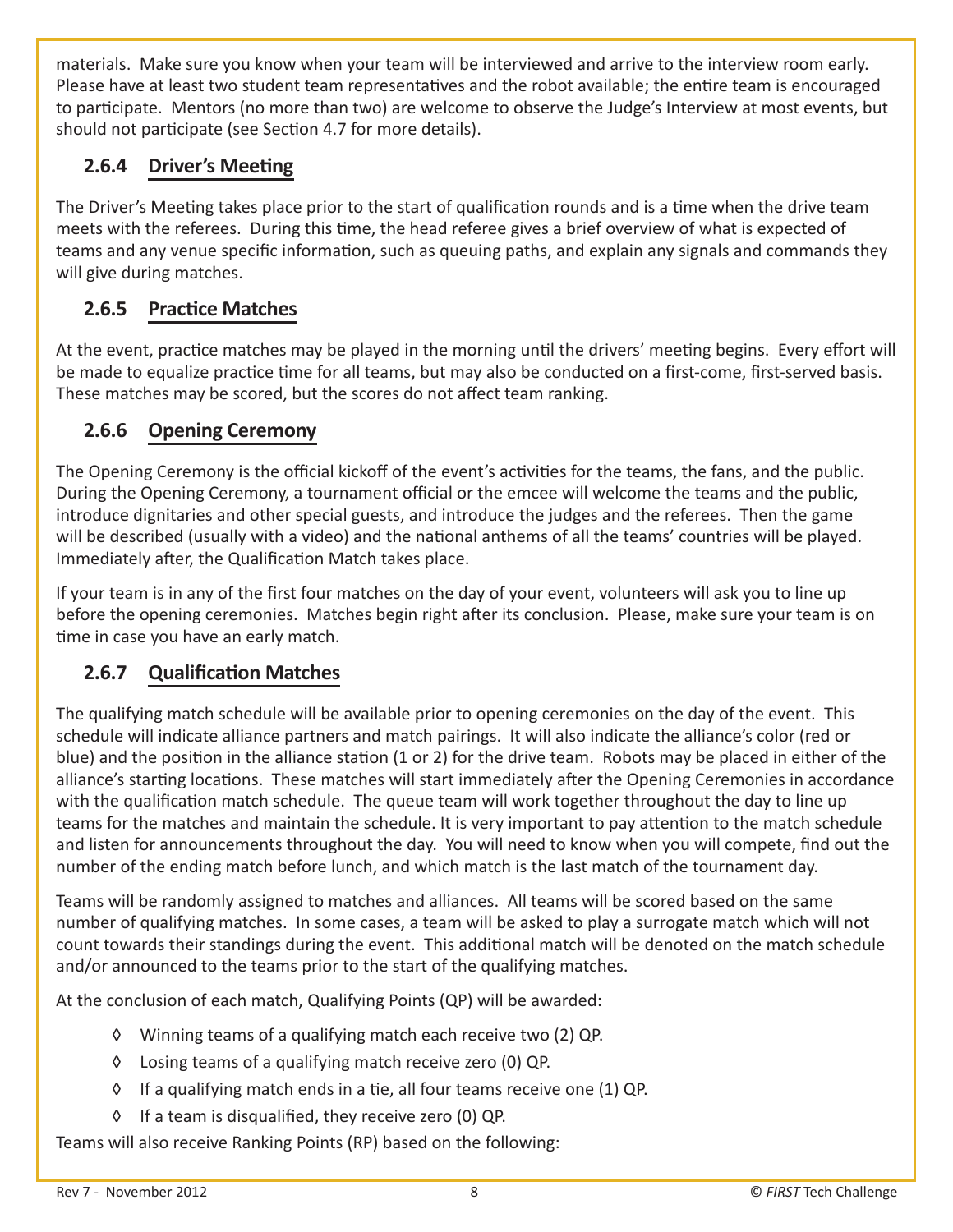- ◊ The number of ranking points assigned for each match, is that of the losing alliance's score. The winning alliance will receive the pre-penalized score of the losing alliance as their RP. The losing alliance will receive the final score (including penalties) of the losing alliance as their RP.
- ◊ In the event of a tie, both alliances will receive the same RP (equal to the tie score).
- ◊ If a team is disqualified, they receive zero (0) RP.
- ◊ If both teams on an alliance are disqualified, the teams on the winning alliance will be awarded their own score as their RP for that match.

Teams with non-functioning robots may receive credit for a qualifying match if their robot has passed inspection and at least one member of the drive team is present in the alliance station for the scheduled match. If no member of a team is present in the driver station at the start of a match, that team is declared a "no show" and will receive zero (0) QP and zero (0) RP.

At the conclusion of all Qualification Matches, the teams will be ranked from first through last on the basis of their total Qualifying Points (QPs). If multiple teams have the same QP total, then teams will be ranked on the basis of their total Ranking Points (RPs). If multiple teams have the same RP total as well, then teams will be ranked on the basis of their highest match score. If still tied, the next highest match score will be used until the tie is broken. In the unlikely event that there is still a tie based on identical match scores, then the teams will be ranked by a random electronic draw.

#### **2.6.8 Alliance Selection**

The number of teams in the Elimination Matches will be based on the number of teams in the tournament. If there are 21 or more teams in the tournament, the Elimination Matches will consist of alliances of 3 teams each. If there are 20 teams or less, then the alliances will consist of 2 teams each. There will be a total of four (4) alliances that will compete in the Elimination Bracket.

The alliance selection process will consist of a number of rounds of selections, such that all alliance captains will form elimination match alliances consisting of the requisite number of teams. These alliances will participate in a ladder-type tournament to determine the event's Winning Alliance. The alliance selection process is as follows:

- ◊ Each team will choose one student to act as the team's representative. These representatives will proceed to the competition area at the designated time to represent their teams in the alliance selection. It is recommended that the representative also bring their robot to the competition area as teams making selections may not know team names or numbers, but do know what the robots look like.
- ◊ In order of tournament ranking, the student representative of the highest ranked team not already in an alliance will be asked to step forward as the Alliance Captain to invite another available team to join their alliance.
- ◊ A team is available if they are not already part of an alliance, or have not already declined an alliance invitation. If the team accepts, it is moved into that alliance. If a team declines, they CANNOT be invited into another alliance, but are still available to select their own alliance if the opportunity arises. If a team declines, the alliance captain from the inviting team must then extend an invitation to another team.
- ◊ The process continues until all alliance captains have been designated and chosen one alliance partner.
- ◊ If there are more than 20 teams, the same method is used for each alliance captain's second choice (the third member of the alliance) from highest seed to lowest seed (i.e.  $1 \rightarrow 2 \rightarrow 3 \rightarrow 4$ ). Any teams remaining after the lowest seeded captain makes their choice will not compete in the Elimination Matches.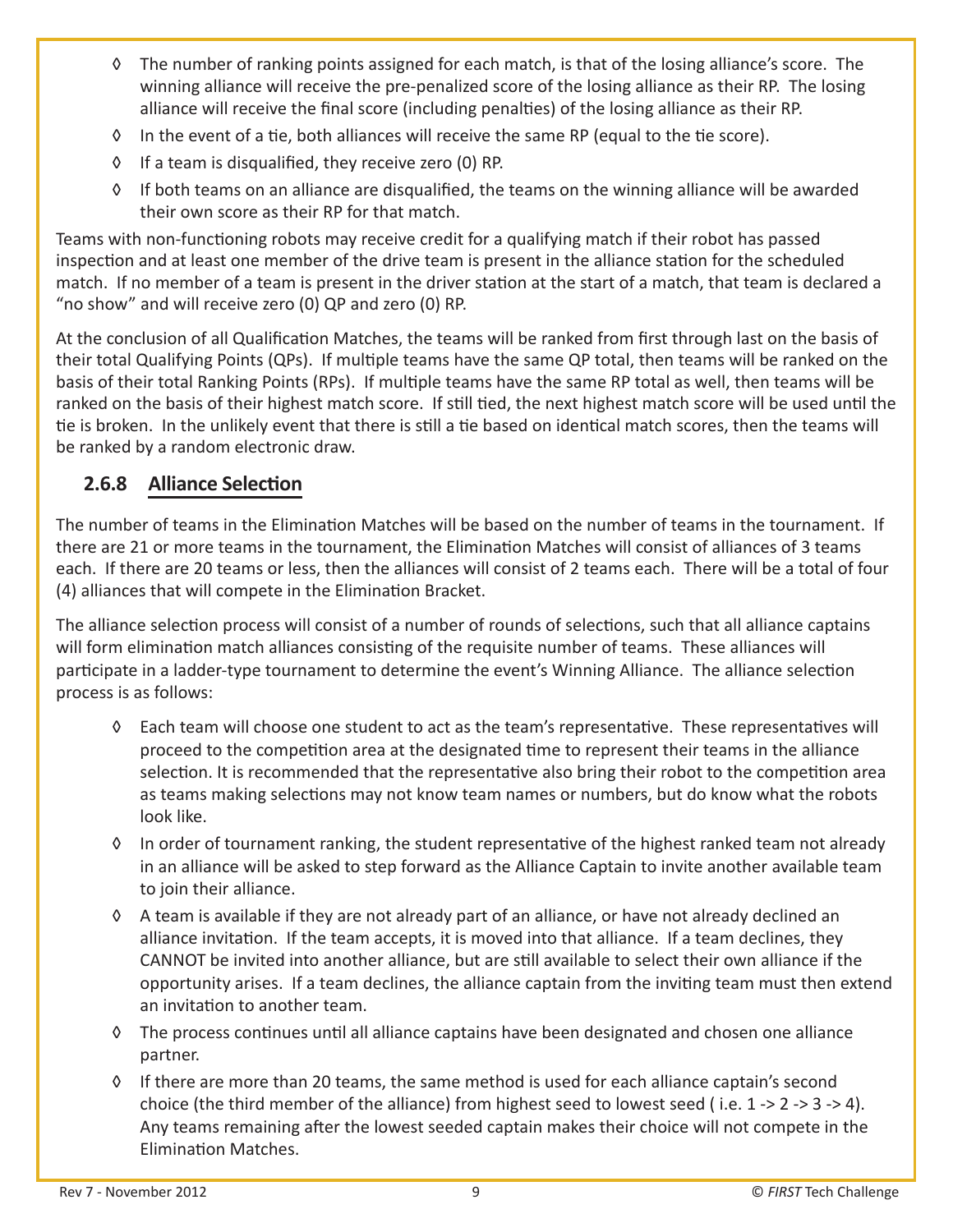# **2.6.9 Elimination Matches**

The Elimination Matches are very exciting. This is when the alliances determine who will be the Champion of the event. The matches are played in a seeded ladder format where the top seed goes up against the lowest seed, 2nd best seed vs. the 2nd lowest seed, and so on.

In the elimination matches, teams do not get qualifying points; they get a win, loss or tie. Within each bracket of the elimination, matches will be played to determine which alliance advances. The advancing alliance is the first one to win two matches. Any tied matches will be replayed until one alliance has two wins, and advances. An example tournament bracket appears here:



During each round of the elimination matches, two teams from an alliance will compete on the playing field. If the alliance has three teams on it, the team that sits out the first match in an elimination series must play in the second match, with no exceptions. If the alliances play more than two matches in any round, any combination of two alliance robots may be used. Teams should consider the robustness of the robots when picking alliance partners.

If a team is disqualified during an elimination match, then their entire alliance is disqualified, and the match will be recorded as a loss. Prior to each elimination match, the alliance captain must let the referee know which two teams will be playing in the upcoming match.

# **2.6.10 Awards and Closing Ceremony**

The Awards and Closing Ceremony celebrates the accomplishments of the teams during the season and how they all did during the event. The ceremony will begin as soon as the last match is played, however some awards may be given out earlier in the event day (depending on the tournament officials). During the ceremony, all teams will be recognized for their accomplishments as the awards are handed out. The Winning Alliance teams and the Finalist Alliance teams will also be recognized. Finally, the Inspire Award winner will also be announced.

# **2.7 Tournament Types**

There are several types of events and tournaments that teams and other organizers hold throughout the FTC season and off-season. These are categorized in the following sections.

# **2.7.1 Local Events**

Anyone can host a local event, also known as a scrimmage, to prepare for a Championship or Qualifier, or as an alternative to attending other events. If you choose to create and host a local event, you are responsible for finding a location, organizing the format for the day, and inviting other teams to participate. You may also have to secure the field elements, computers, and other items depending on how you would like the local event to look and feel.

# **2.7.2 Qualifying Tournaments**

Hosted and managed by FTC Affiliate Partners or Partner-appointed hosts. Qualifying Tournaments follow the same judging and game guidelines and format of Championship Tournaments. Qualifying Tournaments are usually held prior to Championship Tournaments in regions where there are many FTC teams. The number of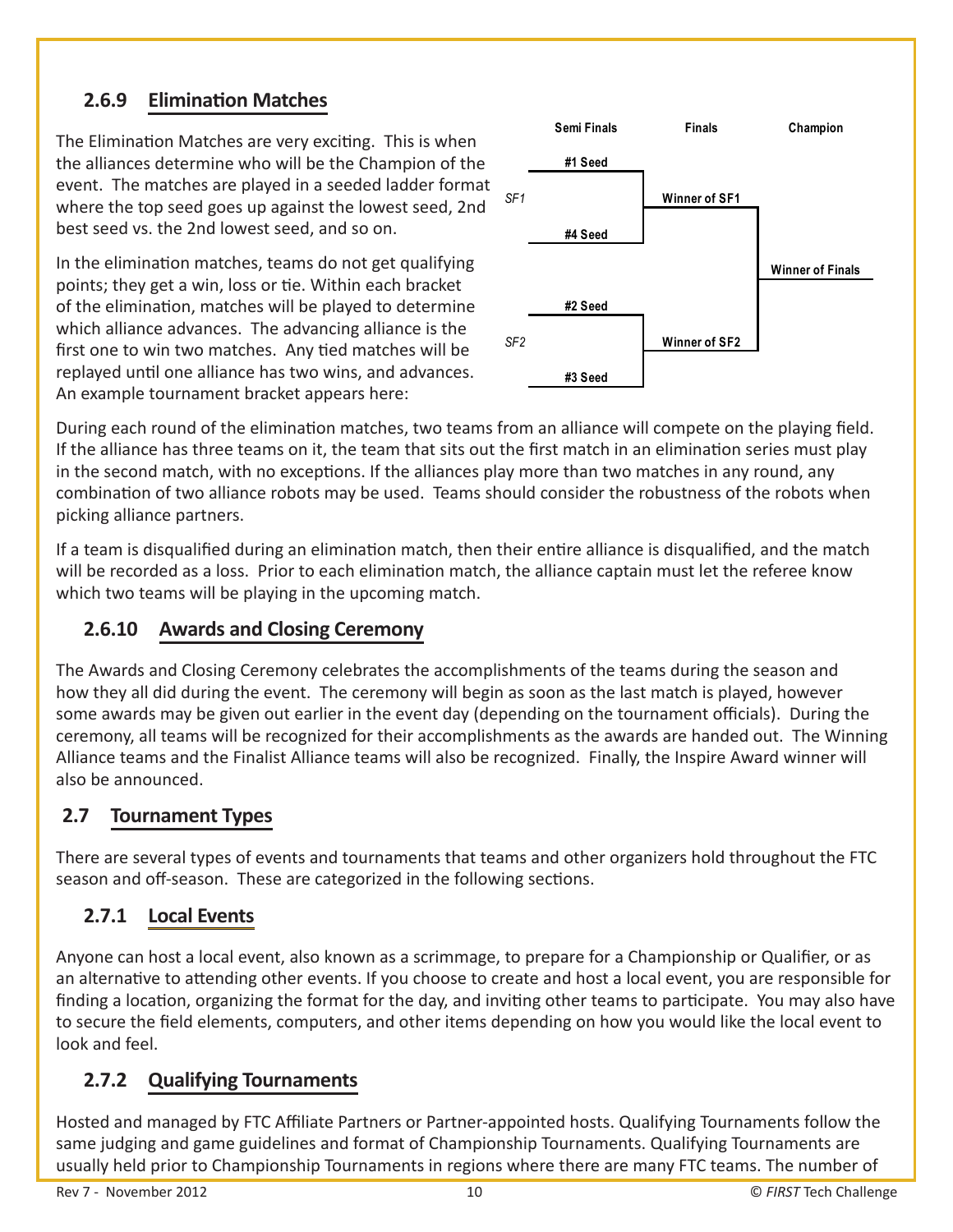teams advancing to the state Championship Tournament depends on the capacity of the state Championship Tournament, the number of Qualifying Tournaments and the number of teams attending the Qualifying Tournament. The Advancement Criteria for moving up to the next level of tournament is detailed in Section 2.2 below.

# **2.7.3 Championship Tournaments**

Hosted and managed by an FTC Affiliate Partner, Championship tournaments abide by certain standards in format, judging, awards, and overall quality. Some Championship tournaments require that teams win at a qualifying tournament in order to advance to the Championship. Championships may include teams from a geographic region, province, state, country, or several countries. Advancement eligibility for the World Championship is the same as moving on from Qualifying Tournaments to the local Championship Tournament and is based on the number of teams that are invited to the World Championships.

# **2.8 Advancement Criteria**

Teams will advance to the next level of competition in the order indicated below according to the number of spots available. The advancement criteria will be applied to teams advancing from Qualifying Tournament to Championship Tournaments and from Championship Tournaments to the World Championship Tournament.

In the event that the team listed has already advanced or there is no team fitting that description (as in 2nd team selected at smaller events), the advancement will continue in order.

- 1. Qualifier Host Team (NOTE: Assuming that the team competes at one other tournament within the region and has met the criteria set forth by the Affiliate Partner in the agreement. This advancement applies to Qualifying Tournament hosts only, and does NOT apply to host teams of Championship Tournaments).
- 2. Inspire Award Winner
- 3. Winning Alliance Captain
- 4. Inspire Award 2nd place
- 5. Winning Alliance, 1st team selected
- 6. Inspire Award 3rd place
- 7. Winning Alliance, 2nd team selected
- 8. Think Award Winner
- 9. Finalist Alliance Captain
- 10. Connect Award Winner
- 11. Finalist Alliance, 1st team selected
- 12. Rockwell Collins Innovate Award Winner
- 13. Finalist Alliance, 2nd team selected
- 14. PTC Design Award Winner
- 15. Highest Ranked Team not previously advanced
- 16. Motivate Award Winner
- 17. Highest Ranked Team not previously advanced

#### **2.9 Tournament Rules**

**<T1>** Referees have ultimate game play and scoring authority during the competition. Their rulings are final.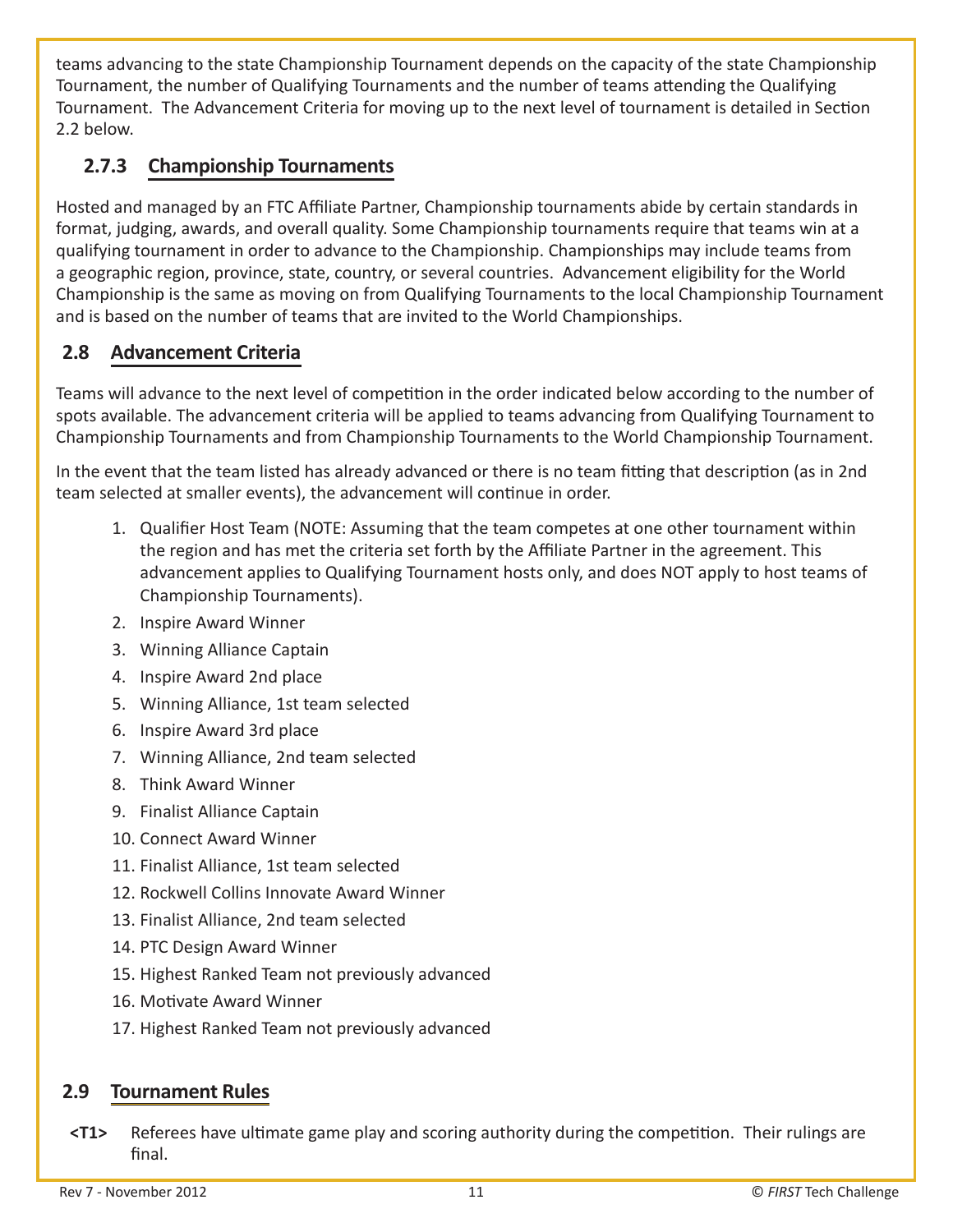- a. The referees may not review any recorded match replays or pictures.
- b. Any questions for the referees must be brought forward by one student drive team member per team within the time period of two (2) matches following the disputed match. Students are expected to support their questions by referencing specific rules or posts to the Q&A section of the official FTC Forum.
- c. Team members are not allowed onto the playing field for any reason other than to place or retrieve their robots. Inspection of the playing field elements by team members for the express purpose of determining scoring is prohibited. Individuals and Teams that violate this rule will be subject to possible team penalties that could include match disqualifications or even removal from the tournament.
- **<T2>** Only three team representatives permitted in the competition area; two (2) student drivers, and one (1) coach who are identified by badges designating 'driver' or 'coach'. These badges are interchangeable within a team in between matches. Only student team members wearing a badge designated as 'driver' may drive the robot during the match.
- **<T3>** There are no time outs during the *qualifying* rounds. The matches must progress according to schedule. If a robot cannot report for a match, at least one member of the team should report to the playing field for the match.
- **<T4>** Teams are guaranteed a minimum of five minutes (5:00) between participating in consecutive matches.
- **<T5>** During the *elimination* rounds, each alliance will be allotted ONE time out of no more than three minutes (3:00). Time outs must be called at least two minutes (2:00) prior to their next match's starting time. The time out will begin at the time their match was going to start.
- **<T6>** All team members and their guests, including coaches, must wear ANSI 87.1 certified safety glasses or prescription glasses with side shields while in the pits or alliance stations during matches.

**NOTE:** *FIRST* requires all teams to bring and supply, for each competition, ANSI-approved non-shaded safety glasses for its team members, mentors, and guests. For our purposes, amber lenses that allow for enhanced vision are considered tinted, not shaded, and their use is allowed at *FIRST* events. Sunglasses or deeply shaded safety glasses used in our indoor event environment are not acceptable.

# **2.10 Team Spirit**

Competing as a team is fun as well as rewarding. Part of the pleasure and reward of being a team member is the way the team styles itself with team T-shirts, trading buttons, hats, cheers, cheerleaders, and costumes.

# **2.11 Team Styling**

When deciding on a team name or acronym, consider how you can work a theme around it to make your team more fun and recognizable. Refer to Section 5.5 for information about *FIRST* and FTC logo use requirements.

# **2.12 Banners and Flags**

Sponsors provide *FIRST* with banners so we can display them in specified areas as a way of thanking them for their generosity. We encourage teams to bring team flags and/or sponsor banners, but we ask that you adhere to the following: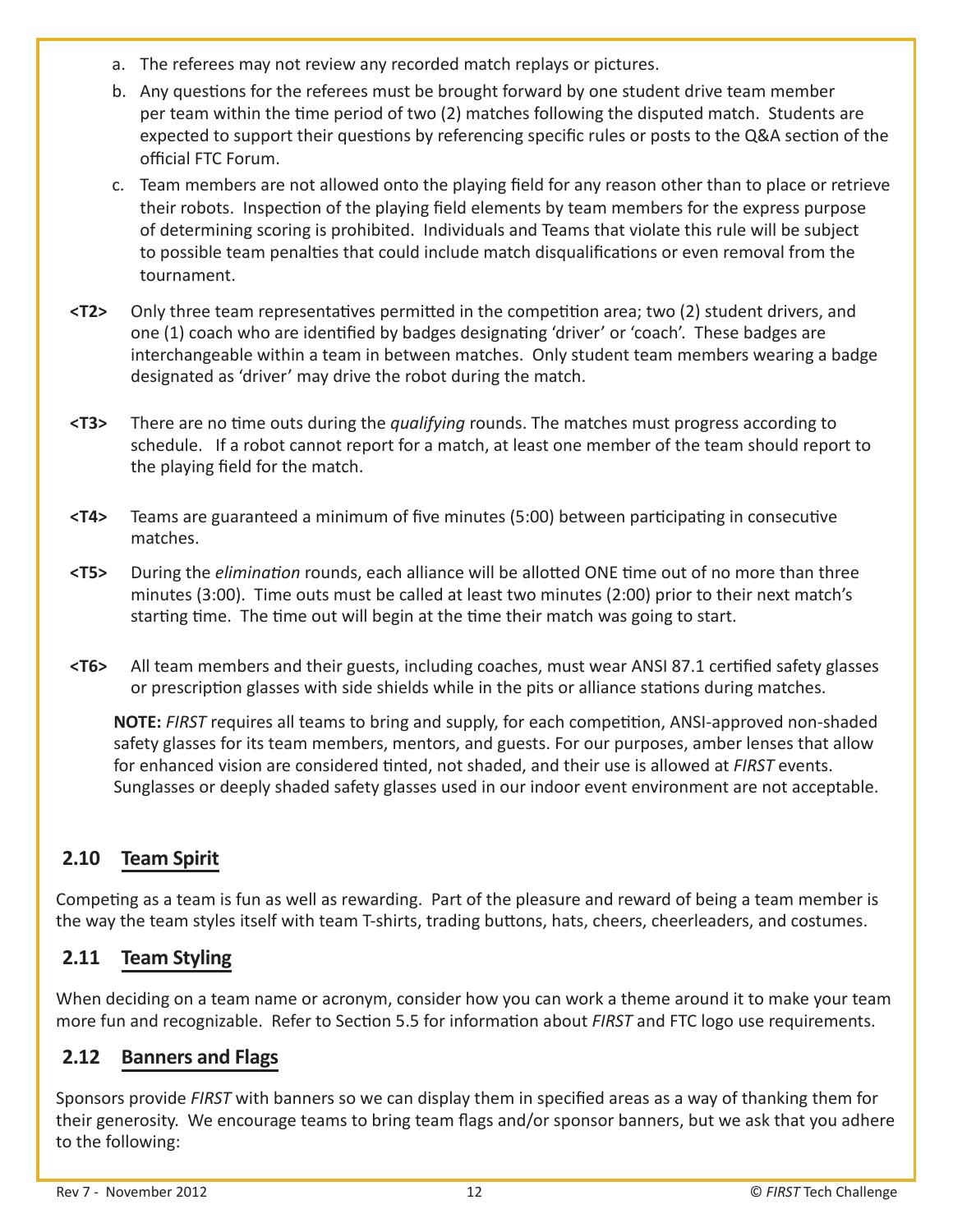- ◊ Do not use them to section off seating. Saving group seats is not permitted.
- ◊ Hang banners in your pit station only, not on the pit walls.
- ◊ You may bring banners to the competition area, but please do not hang them there. This area is designated for official *FIRST* sponsors' banners.

# **2.13 Spectators and Etiquette**

Teams are permitted to have 2 student drivers and 1 coach (the Drive Team) at the playing field during their scheduled matches. Spectators are not allowed in the competition area at any time and must remain outside of the designated competition area. Some events may provide media passes for one additional team member to gain access to a designated "media area." Access to this area is only permitted with a media pass and only while the media representative's team is on the playing field. Spectators blocking the sidelines or accessing the media area without a pass will be asked to move. Repeated violations of this rule may cause the associated team to be disqualified.

# **2.14 Scouting**

This information has been provided by the 2007 FRC Chairman's Award winners, FRC Team #365, the Miracle Workerz:

Teams use different methods to record information about other teams – paper, computer, hand-held PDAs, etc. Use whatever method is most comfortable for your team. Scouting is important to determine how you complement other teams in your alliance and how you match up against your opponents. No matter how you record it, focus on information which will be useful to your team when you meet your alliance partners to discuss strategy.

Some possible areas to gather information include:

- ◊ CAPABILITIES what can the robot/team do and what can't it do?
- ◊ STRATEGIES what does the robot / team do during the match? How do they play the game?
- ◊ PERFORMANCE how well does the robot / team do what it attempts? What are the robot's strengths and weaknesses?
- ◊ AUTONOMOUS what does the robot do in autonomous mode? Does the team have multiple program options?

The more data points you can collect on strategies and performance, the better understanding you will have of a given team. Information on a team's capabilities can be obtained by visiting the team in the pit area or watching match play.

# **3. Engineering Notebooks**

# **3.1 Overview**

This section describes the requirements for creating the Engineering Notebook, including formatting guidelines, Judge's tips, and the use of various forms of engineering support. It also provides links for sample pages from an award winning FTC Engineering Notebook.

# **3.2 What is an Engineering Notebook?**

One of the goals of *FIRST* and FTC is to recognize the engineering design process and "the journey" that a team makes during the phases of the problem definition, concept design, system-level design, detailed design, test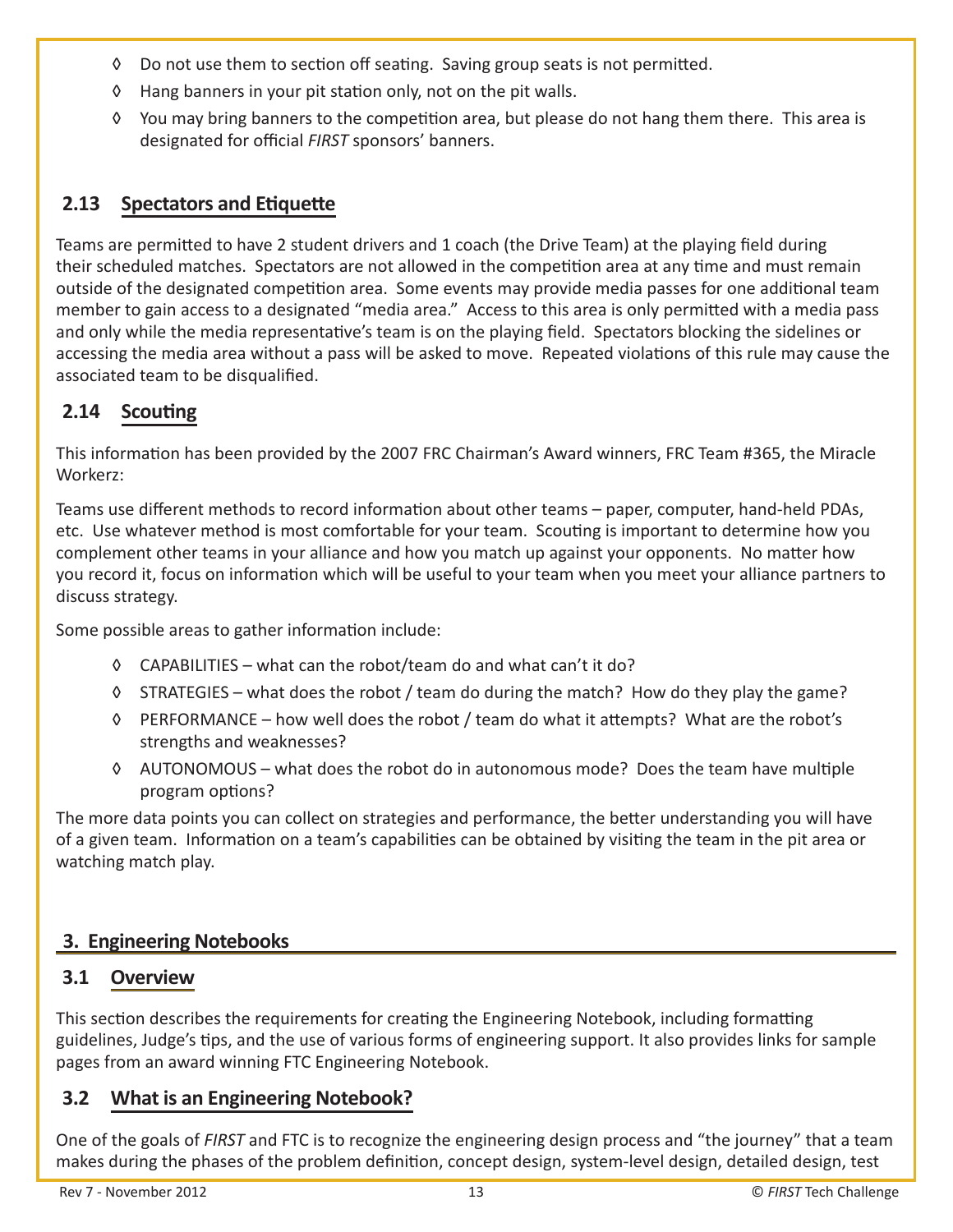and verification, and production.

Throughout the building of your robot you will come across obstacles, lessons learned, and the need to draw things out on paper. This is where you and your team will use an engineering notebook. These notebooks will follow your team from kickoff throughout the competitions. Judges will review your engineering notebook to better understand your journey, design, and team.

Note: Refer to the judging criteria in the Awards & Judging Criteria section for more details on how your engineering notebook will be judged.

# **3.3 The Notebook**

Teams may choose to record their season with either handwritten or electronic or online documents. No distinction is made between handwritten and electronic Engineering Notebooks during judging.

- **Electronic/Online:** Teams may choose to use electronic or online programs to create their Engineering Notebook. For the purposes of judging, teams must print out their Engineering Notebooks and place them in a binder, no larger than 1.5". All pages must be numbered and in order. Only one copy is required per team. Some events are piloting a video judging process for the 2012-2013 season. Your local Affiliate Partner will notify you if your event is piloting this and will let you know how to submit materials.
- **Written:** Spiral-bound, Laboratory, or documentation notebooks are available through your school or local stationary supply store or you may use the notebook supplied by Rockwell Collins delivered to you in your Kit of Parts. Use the following criteria:
	- 1. Do not use a loose-leaf notebook.
	- 2. Numbered pages are recommended (but not necessary) so that pages cannot be substituted or deleted.
	- 3. Only one Engineering Notebook is required per team.
	- 4. Multiple teams may not share an Engineering Notebook.

#### **3.4 Guidelines/Format**

The FTC engineering notebook is a complete documentation of your team's robot design. This documentation should include sketches, discussions and team meetings, design evolution, processes, obstacles, and each team member's thoughts throughout the journey for the entire season. A new notebook should be created for each new season. The guidelines are:

- 1. Document EVERYTHING!!
- 2. Engineering Notebooks should be organized enough to have an outsider understand your team and your journey.
- 3. Written entries should be in permanent ink not pencil.
- 4. Start your notebook by introducing each team member and mentor with a brief biography of their name, age (or school year), interests, and reasons for joining your FTC team.

**Tip:** Pictures along with the bios would serve as a great visual for the judges to get to know each member of your team.

- 5. Start a fresh page at every meeting. The date, and start/stop times should be recorded when starting a new page. Each day should start with two columns:
	- a. Task Column What is your team doing and discovering?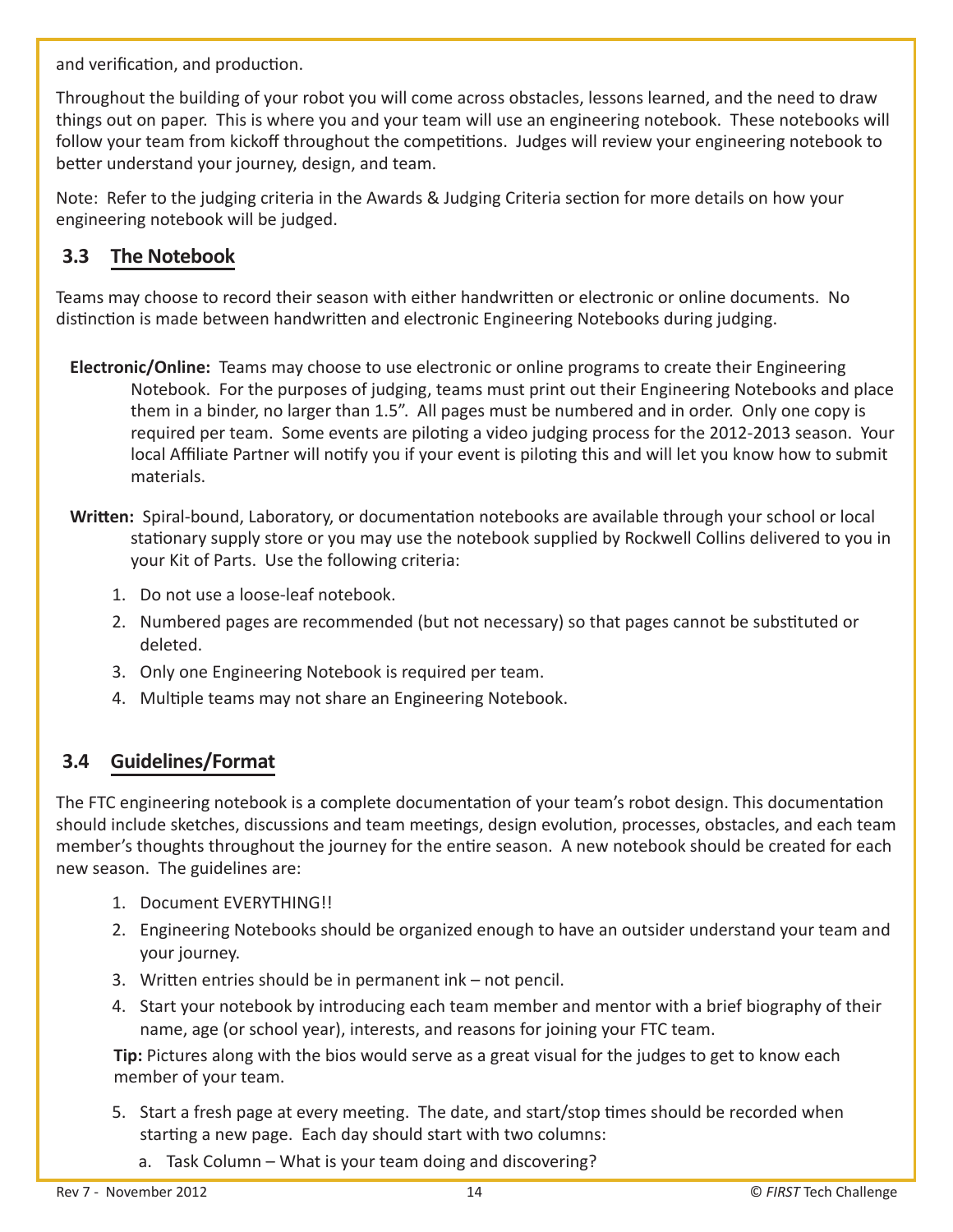- b. Reflections Column Where your team records thoughts on what is happening and any questions that need to be answered.
- 6. Entries should be made by every team member, initialed, and dated.
- 7. All designs and changes to your robot should be recorded directly into your notebook. The inclusion of all details and sketches are preferable. Notes and calculations should be done in your notebook, NOT on loose paper.

**Tip:** A judging panel is always interested to see a unique design or playing strategy. On the other hand, a design without the substance to support its reasoning is not viewed as highly.

- 8. In the case of an error, draw a single line through the incorrect data. Do NOT erase or use correction fluid. All corrections should be initialed and dated.
- 9. Use both sides of a page. Never leave any white space: "X" out or crosshatch all unused space, and initial and date.
- 10. To insert pictures or outside information into your notebook, tape the picture into your notebook and outline with permanent ink, to note that it was there in case it falls out. Put the corresponding page number on that inserted page.

**Tip:** Pictures or sketches of your robot designs are recommended as part of a thorough documentation.

11. Insert a copy of your robot's Bill of Materials (BOM) as part of your Engineering Notebook as required by rules in the annual Game Manual.

**Tip:** Bring a second copy of the BOM for robot hardware inspection.

- 12. The Engineering Notebook is also a good place to discuss and show team activities that are done throughout the team's season. These activities can be placed in a separate section of the Engineering Notebook or chronologically within the design pages.
- 13. Include your team number inside your engineering notebook and on the cover so it is clear who to return it to after the judges have seen it.

# **3.5 Judges' Tips**

- 1. Every notebook is a work in progress, forever changing and developing. Judges do not want to see a "final" copy notebook if yours is handwritten; they want the real thing complete with misspellings, stains, worn edges and wrinkled pages. Just remember to keep it real!
- 2. When turning notebooks into the judges at your event, place sticky tabs at the top of the page on your top 6-12 best moments as a team. Judges will use these pages as their preliminary review of your notebook.
- 3. Customize your Engineering Notebook to reflect your team's personality. At the end of the season, this notebook will be a great piece of memorabilia for your team.

#### **3.6 Notebook Examples**

Scanned copies of award-winning Engineering Notebook examples are posted on the FTC website. It is strongly encouraged for teams to look over these as great examples of what the judges will be looking for when reading through your Engineering Notebooks.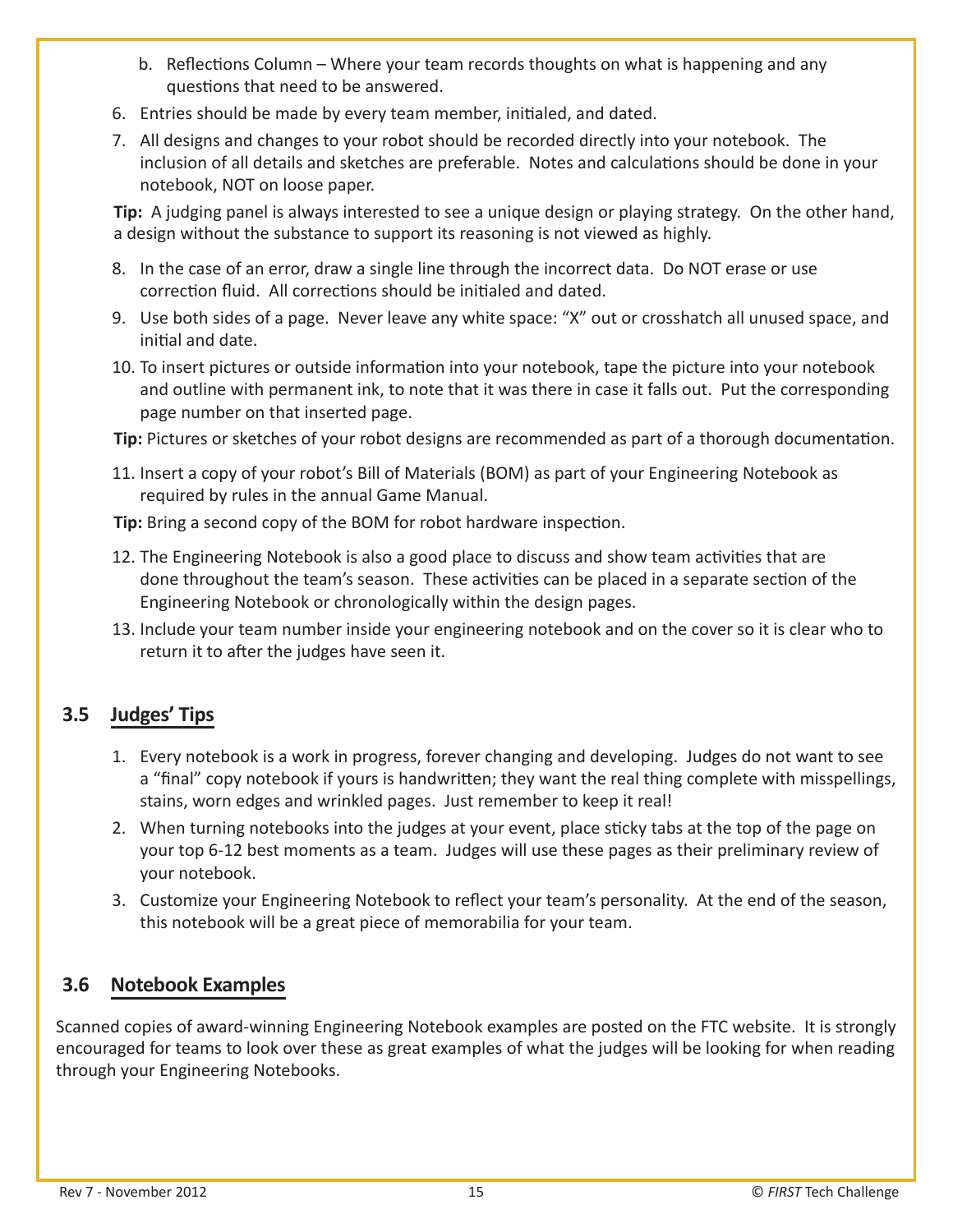#### **4. The Robot**

#### **4.1 Overview**

A *FIRST* Tech Challenge Robot is a remotely operated vehicle designed and built by a registered *FIRST* Tech Challenge team to perform specific tasks when competing in the annual game challenge. This section provides rules and requirements for the design and construction of your Robot. Please ensure that you are familiar the Robot and game rules before beginning Robot design.

## **4.2 Robot Rules**

The intent of the FTC Game Design Committee (GDC) is to create games that can be played with Robots constructed with the TETRIX®, MATRIX®, and/or LEGO® robotics system kits using basic tools and equipment. Anyone that has attended a tournament knows that FTC teams think outside the kit-of-parts to create unique and creative robots. For the 2012-2013 season the GDC has upped the creative potential for robot design by removing many of the legacy restrictions for mechanical/structural items. The GDC hopes that veteran FTC students will enjoy the increased freedom of choice and the resulting simplification of hardware inspection.

#### **4.2.1 General Robot Rules**

- **<RG01>** Only ONE Robot will be allowed to compete per registered *FIRST* Tech Challenge team. It is expected that teams will make changes to their Robot throughout the season and at competitions.
	- a. It is against the intent of this rule to compete with one Robot while a second is being modified or assembled at a tournament.
	- b. It is against the intent of this rule to switch back and forth between multiple Robots at a tournament.
- **<RG02>** Every Robot will be required to pass a full inspection before being cleared to compete. This inspection ensures that all FTC Robot rules and regulations are met. Teams are required to conduct a self-inspection of their robot and submit the completed hardware and software inspection forms at tournament check-in or at another designated place. Teams must present a bill of materials (BOM) listing any parts used on their robot along with the rule or Q&A post that allows the part. Lego, Tetrix, and Matrix parts as well as fasteners do not need to be included in the BOM. It is not necessary to list the quantity of each part in the BOM. A template for a BOM is available for download from www.usfirst.org/ftc/game.
	- a. All Robot configurations must be inspected before being used in competition.
	- b. If significant changes are made to a Robot after it has passed the initial inspection, it must be reinspected before it will be allowed to compete.
	- c. Referees or inspectors may request the re-inspection of a Robot. The Robot is not allowed to participate in a match until it passes re-inspection. Refusal to submit to re-inspection will result in disqualification of the team.
	- d. Game Manual Part 2: Section 2.4 contains copies of the robot inspection forms and provides additional information about the inspection process.

**<RG03>** The following types of mechanisms and components are not allowed:

a. Those that could potentially damage Playing Field components.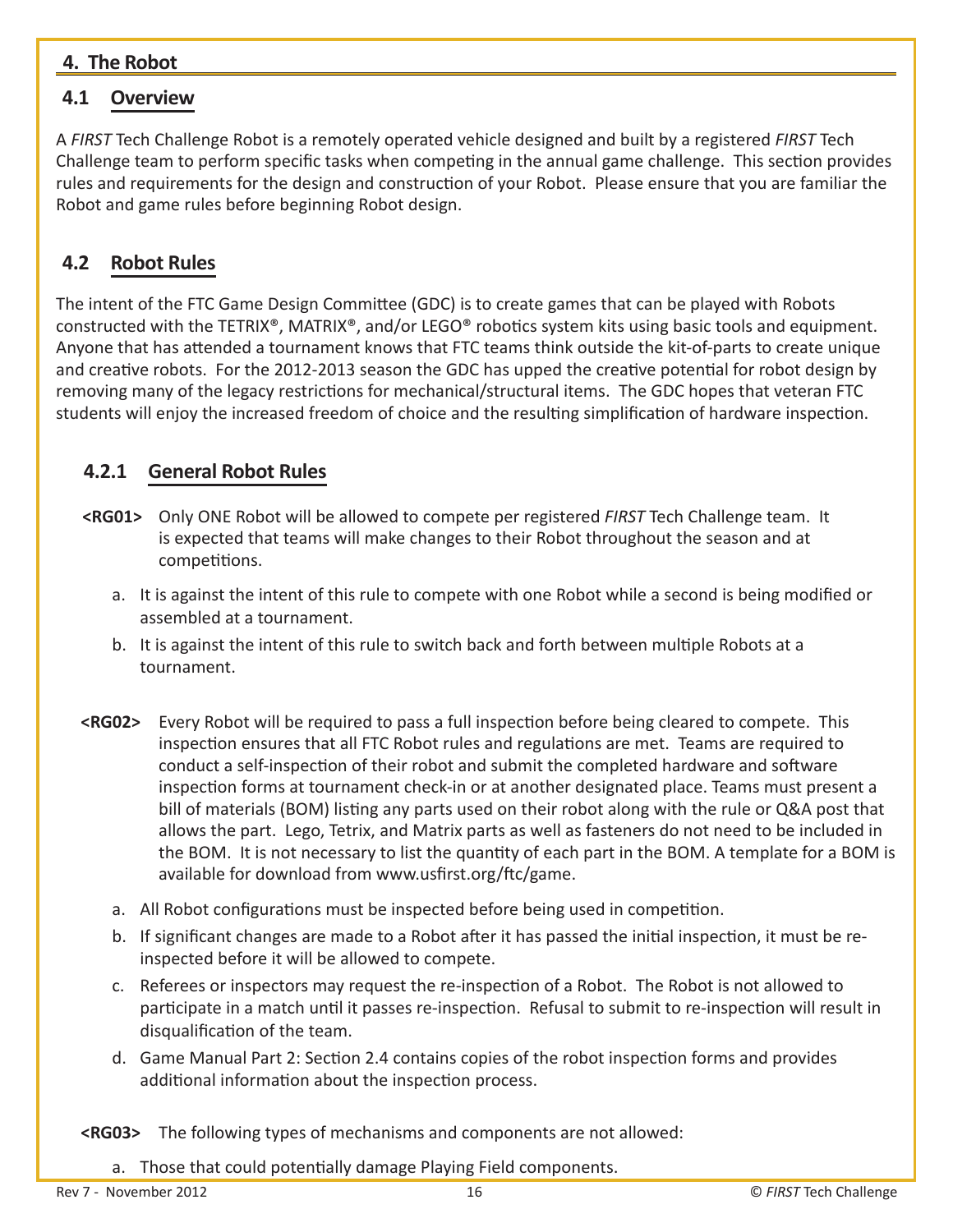- b. Those that could potentially damage or flip other competing Robots.
- c. Those that contain hazardous materials (e.g. mercury switches).
- d. Those that pose an unnecessary risk of entanglement.
- e. Those that contain sharp edges or corners.
- **<RG04>** At the beginning of any match, the maximum allowed size of a Robot is 18" x 18" x 18" (45.72cm x 45.72cm x 45.72cm).
	- a. During inspection, the Robot will be placed into a "sizing box" which has interior dimensions matching the above size constraints. To pass inspection, a Robot must fit within the box without exerting force on the sides or top of the box. The sizing box test is described in Section 8.
	- b. Robots may expand beyond the starting size constraint after the start of a match.
	- c. Any restraints used to maintain starting size (i.e. zip ties, rubber bands, string, etc.) MUST remain attached to the Robot for the duration of the match.
- **<RG05>** The Robot main power switch MUST be mounted/positioned to be readily accessible and visible to competition personnel.
- **<RG06>** Batteries MUST be securely attached to the robot.
- **<RG07>** The NXT controller and Samantha WiFi Communication Module MUST be accessible and visible by competition personnel.
	- a. The NXT battery MUST be easily removable with minimal disassembly of the Robot.
	- b. The USB ports and buttons on the NXT and Samantha WiFi Communication Module MUST be easily accessible.
	- c. The NXT Controller liquid crystal display and Samantha WiFi Communication Module LEDs MUST be readily visible.
	- d. The NXT Controller and Samantha WiFi Communication Module shall be mounted such that they are protected from contact with the Playing Field elements or other Robots. These and other electrical components (batteries, motor and servo controllers, switches, etc.) make poor bumpers and are unlikely to survive the rigors of game play when attached in a Robot-to-Robot contact area.
- **<RG08>** Robots MUST include a mounting device to securely hold one tournament supplied FTC Robot Alliance Identification Flag throughout an entire match. Because of the need to clearly identify a Robot's Alliance, the flag MUST be mounted at the TOP of the Robot and be clearly visible throughout the match. Flag posts are typically a soda straw with dimensions that are close to 0.250" (0.635cm) OD x 0.200" (0.5cm) ID x 8.250" (20.955cm) length with a triangular flag 4.000" (10.16cm) high x 6.000" (15.24cm) wide. These may vary from event to event. Mounting devices that damage the flag post are not acceptable.
- **<RG09>** Robots MUST prominently display their team number (numerals only, e.g. "1234").
	- a. The judges, referees, and announcers must be able to easily identify Robots by team number.
	- b. Team number must be visible from at least two sides of the Robot (180 degrees apart).
	- c. The numerals must each be at least three inches high, at least in 0.5" (1.27cm) stroke width and in a contrasting color from their background.
	- d. Team numbers must be robust enough to withstand the rigors of match play.
	- e. Team numbers and their mounting surface are not required to be made of specifically allowed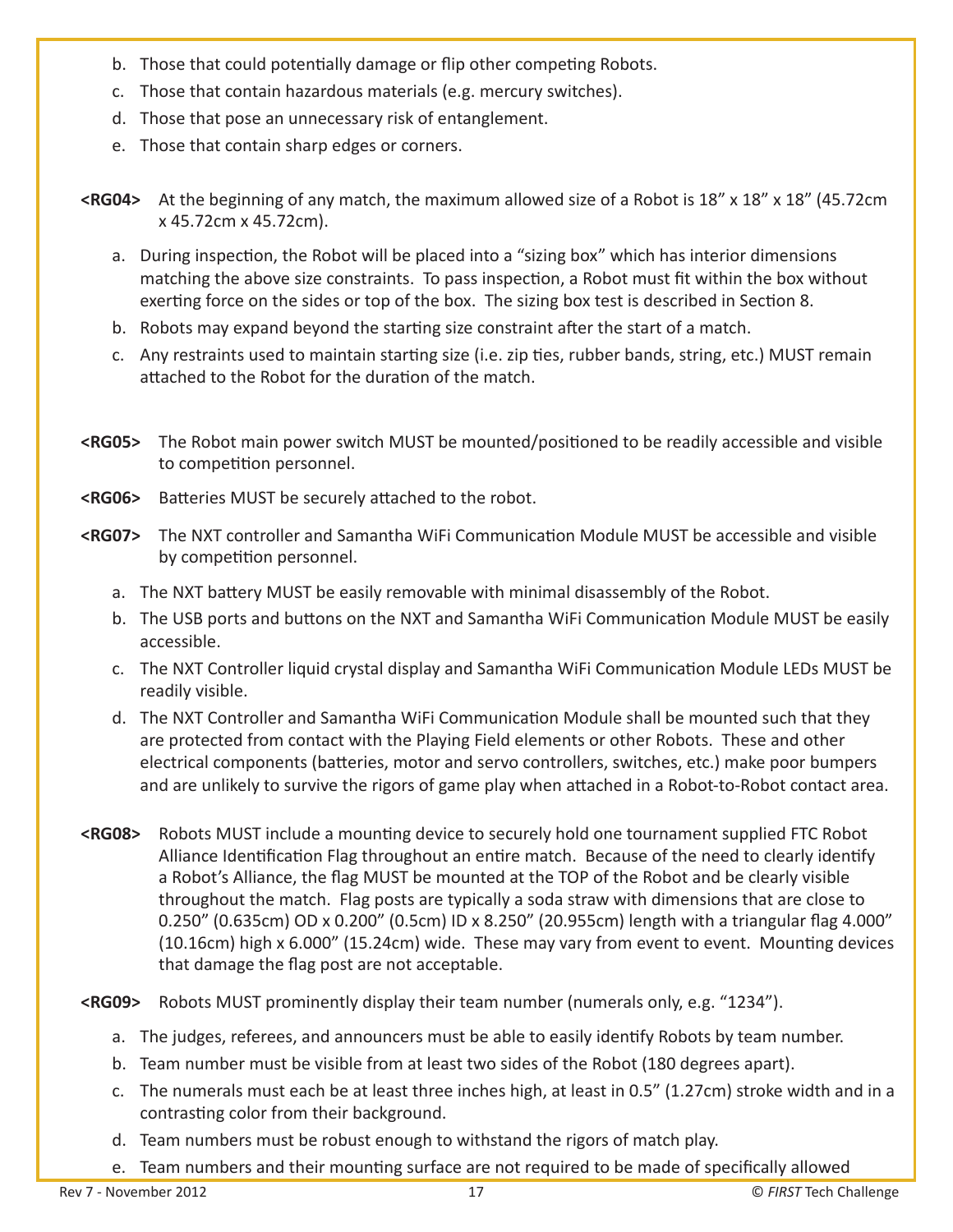materials so long as the materials do not affect the function or performance of the Robot. Examples of recommended number materials include: i) self-adhesive numbers (i.e. mailbox, or vinyl numbers); ii) ink jet or laser printed numbers on laminated paper or adhesive-backed paper.

- **<RG10>** Energy used by *FIRST* Tech Challenge Robots, (i.e., stored at the start of a MATCH), shall come only from the following sources:
	- a. Electrical energy derived from the onboard TETRIX or MATRIX battery pack, HiTechnic 9-volt Battery Box for the sensor multiplexer, the battery for the visible LEDs, and the NXT battery.
	- b. Compressed air stored in the LEGO pneumatic system.
	- c. A change in the position of the Robot center of gravity.
	- d. Storage achieved by deformation of Robot parts. Teams must be very careful when incorporating spring-like mechanisms or other items to store energy on their Robot by means of part or material deformation. A Robot may be rejected at inspection if, in the judgment of the inspector, such items are unsafe.
- **<RG11>** Game elements launched by Robots should not have a velocity greater than that required to reach a maximum of four (4) feet (1.2 meters) above the playing field surface, nor travel a horizontal distance greater than ten (10) feet (3 meters) from the point that the game element ends contact with the robot.

# **4.2.2 ROBOT PARTS AND MATERIALS RULES**

- **<R01>** Only TETRIX, LEGO, and/or MATRIX preformed robotics components (i.e. gears, wheels, extruded parts) may be used.
	- a. The following TETRIX components may not be used: R/C Controller (Product Id W34243 or W36117), R/C Receiver (Product Id W35496), Infrared Electronic Ball (Product Id W991458), DC Motor Speed Controller (Product Id W34244), Wireless Camera Kit (Product Id W37291), Autonomous Mounting Deck (W37799), and R/C Mounting Deck (W37663).
- **<R02>** In addition to the TETRIX, LEGO, and/or MATRIX components, teams may use additional materials to construct their robots providing they meet the following constraints:
	- a. Commercial Off The Shelf (COTS) assemblies are not permitted with the exception of the following:
		- 1. Linear Slides.
		- 2. Non-motorized Turntables and Lazy Susans.
		- 3. Lead Screws and threaded rod plus compatible nuts.
		- 4. Servo blocks (e.g. ServoCity Part # SB608SH and SB609SH).
		- 5. #25 chain and compatible connector links and half-links.

The intent of **<R02>** is to augment the TETRIX, LEGO and MATRIX robot system kits with a few select assemblies/mechanisms that might be useful for this years game challenge. For the purpose of this rule, assemblies are considered to be component parts that have been fitted together.

b. Prefabricated and/or Preformed COTS plastics or metal are not permitted (i.e. buckets, cups, grippers, gears, etc.).

1. Plastic or metal sheet, plastic spacers, and extruded aluminum are not considered to be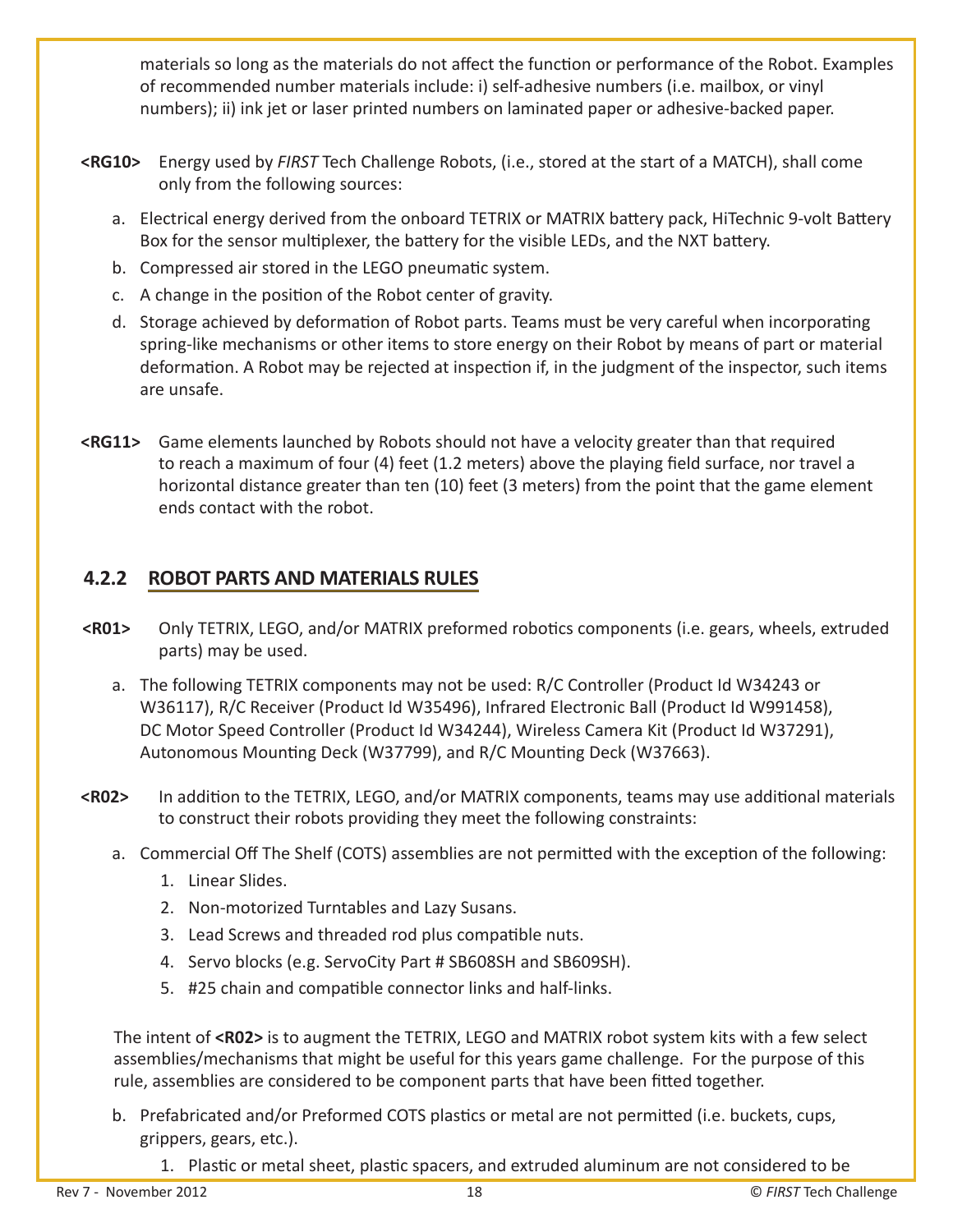prefabricated and are allowed with no restrictions on dimension or quantity provided no other rules are violated.

- c. LEGO plastic building parts are allowed.
- d. The following additional structural parts, fasteners, and materials are allowed provided that they don't violate other rules, such as safety, entanglement, <R03>, etc. This includes no limits on quantity and size of the following materials:
	- 1. Raw Material (e.g. metal, plastic, etc.) provided that it is readily available to all teams from standard distributors (e.g. McMaster-Carr, Home Depot, Grainger, etc.). The definition of Raw Material are items before being processed or manufactured into a functional form.
	- 2. Standard bearings and bushings.
	- 3. Fasteners (e.g. nuts, bolts, screws, pop rivets, Velcro, etc.).
	- 4. Rope, cord, cable, monofilament, etc.
	- 5. Rubber bands.
	- 6. Surgical or Latex Tubing.
	- 7. Non-metallic cable ties (also known as Zip Ties).
	- 8. Non-Slip Pad without an adhesive backing (e.g. McMaster Carr Part #69275T54 or Home Depot SKU #134555). Packaging material must list the product as Non-Slip Pad.
- **<R03>** Robot electronics are constrained to the following:
	- a. Exactly one (1) LEGO MINDSTORMS NXT Controller MUST be used. Additional microprocessors are not permitted unless they are an integral part of an allowed part or attached to the HiTechnic SuperPro Prototype or the NXT Prototype Boards.
	- b. The NXT controller must be powered either by the NXT rechargeable AC battery (W979798), NXT DC Battery (W979639), or six (6) AA batteries.
	- c. Exactly one (1) of the following battery packs: 1) TETRIX rechargeable battery pack; or 2) MATRIX battery pack. Only one of these battery packs is allowed on the Robot. These battery packs may only used to power HiTechnic DC Motor Controllers, HiTechnic Servo Controllers, the Samantha WiFi module, and visible light LEDs.
	- d. Exactly one (1) power switch that turns the robot on or off. The power switch MUST be installed between the battery and the first DC Motor or Servo Controller.
	- e. Any quantity of TETRIX (HiTechnic) or MATRIX Motor and Servo Controllers are permitted provided that the quantity doesn't exceed the technical specifications for these devices, the NXT, and the software.
	- f. A maximum total of eight (8) MATRIX or TETRIX motors and twelve (12) servos are allowed, provided that they are compatible with and controlled by TETRIX (HiTechnic) or MATRIX controllers (180 Degree HiTEC HS-475HB or HS-485HB and Continuous Rotation W39177 & HiTEC HSR-1425CR in any combination).
	- g. LEGO approved/certified motors may be used with the following constraints (per NXT motor port):
		- 1. One (1) NXT Interactive Servo Motor (LEGO Part # W979842)
		- 2. One (1) XL Power Function Motor (LEGO Part # W778882)
		- 3. Two (2) E Power Function Motors (LEGO Part # W979670)
		- 4. Two (2) M Power Function Motors (LEGO Part # W978883)
		- 5. One (1) E Motor and one (1) M Motor
		- 6. You are allowed to use any number of NXT conversion cables to connect the Power Function Motors with the NXT (LEGO Part #s W770323, W778886, or W778871)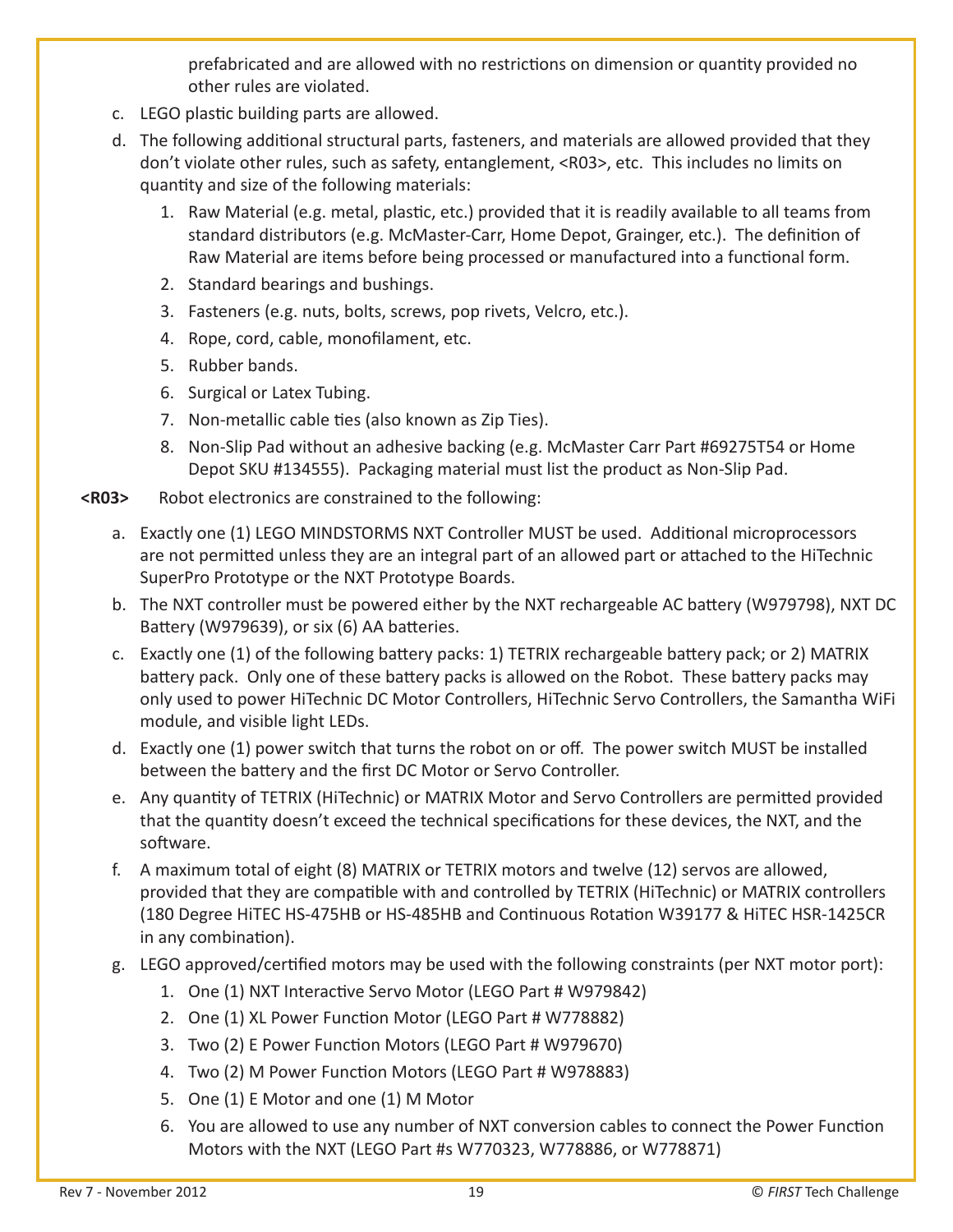- 7. You are NOT allowed to use any of the Power Function Battery Packs (LEGO Part #s W778881 or W778878)
- h. Exactly one (1) Samantha WiFi Communication Module with one USB A-B cable to go from the Samantha module to the NXT (24"/60.96 cm or shorter is recommended) must be used. No other wireless communication is permitted during match play.
- i. Only LEGO Approved NXT and RCX sensors (as indicated by the LEGO certified hardware label), and HiTechnic NXT compatible sensors are allowed to be directly connected to the NXT, the HiTechnic Sensor Multiplexor, and the HiTechnic Touch Sensor Multiplexor.
- j. The HiTechnic NXT Touch Sensor Multiplexer (MUX) and NXT Sensor Multiplexer (MUX) are allowed. The HiTechnic 9-volt Battery Box that is sold as part of the NXT Sensor Multiplexer set may be used in conjunction with each NXT Multiplexer (i.e. one Battery Box per Sensor Multiplexer). It may be used only in conjunction with the NXT Sensor Multiplexer(s) to provide power for the MUX.
- k. HiTechnic SuperPro Prototype Board, and the NXT Prototype Boards (both solderable and solderless) are allowed with the following constraints:
	- 1. All power used in the circuits connected to the Prototype Board must be derived from the power connections provided within the board. No batteries or external power sources are allowed.
	- 2. Circuits may connect only to the named connections provided by the Prototype Board (i.e. A4-A0, B5-B0, 3V, 4V, 9V, 5V, GND).
	- 3. Communication to the NXT Controller may only occur through the included NXT connector.
	- 4. Any compatible sensor may be connected to the Prototype Board, provided that no other rules are violated. Sensors may be distributed throughout the Robot; they do not need to be physically attached to the Prototype Board.
	- 5. Additional circuit boards may be connected to the Prototype Board as needed.
	- 6. The processor included in the Prototype Board may not be reprogrammed.
	- 7. Circuits included as part of the HiTechnic Prototype Board may not cause interference with any Robot on the playing field, any part of the field management system or any game element.
- l. LEGO-Approved NXT extension cables are allowed. Approved cables are currently only available from LEGO and HiTechnic.
- m. LEGO-Approved NXT Conversion Cables to connect RCX sensors or Power Function Motors to the NXT (LEGO Part #s W770323, W778886, or W778871) are allowed.
- n. Anderson PowerPole, and similar crimp or quick connect style connectors for joining electrical wires are allowed. Power splitters may also be used (and are strongly recommended) to make wiring easier.
- o. Non-NXT power, motor control, servo, and encoder wires and their connectors may be extended, custom made, or COTS subject to the following constraints:
	- 1. Battery wires are 16 AWG or larger
	- 2. Samantha power wires are 18 AWG or larger
	- 3. Motor control wires are 22 AWG or larger
	- 4. PWM wires are 20 AWG or 22 AWG
	- 5. Power and motor control wires are strongly recommended to use consistent color coding with different colors used for the Positive (red, white, brown, or black with a stripe are recommended) and Negative/Common (black or blue are recommended) wires.
- p. Visible light LEDs with their connected electronic circuits are allowed. Power for the LEDs may be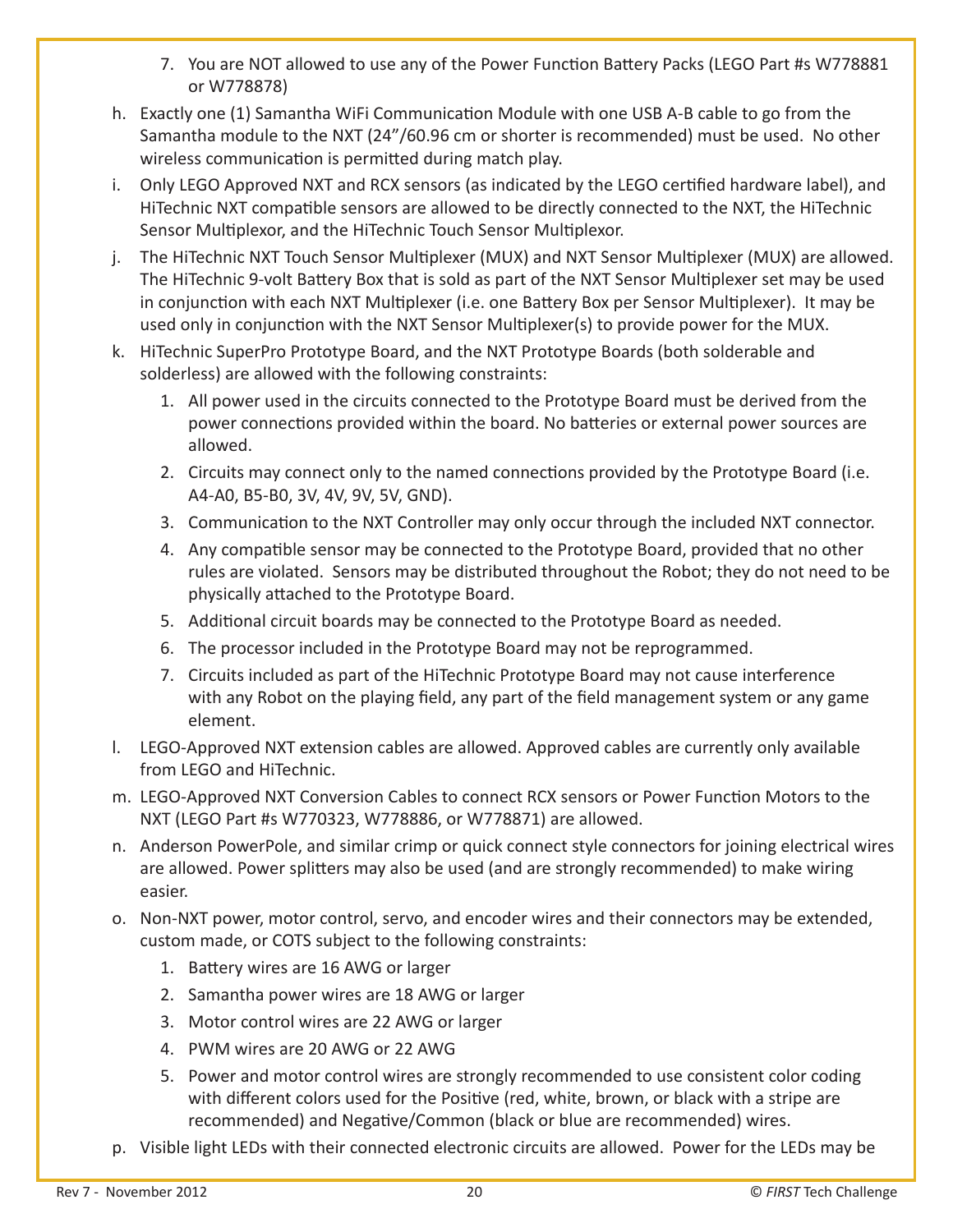provided by the main robot battery pack (TETRIX or MATRIX) or by no more than one (1) battery of any type not to exceed 9 volts.

- q. Wire and cable management products of any type are permitted (e.g. cable ties, cord clips, sleeving, etc.).
- r. Wire insulation materials of any type are permitted when used to insulate electrical wires or secure motor control wires to motors (e.g. electrical tape, heat shrink, etc.).
- s. Electrical components that are not specifically allowed by the rules (i.e. sensors, batteries, microprocessors, etc.) are not permitted. Motors, sensors, controllers, and any other electrical components may not be altered from their original state in ANY way unless specifically allowed by the Robot rules. Also, the connectors on the TETRIX and MATRIX battery packs may be replaced or augmented with any compatible connector described in <R03>n above.
- **<R04>** LEGO pneumatic elements are allowed. Teams may not modify LEGO pneumatic elements to attempt to change the pressure limits of the elements.
- **<R05>** Electrical solder, tape, and any type of glue/cement are allowed.
- **<R06>** Any type of COTS lubricant is allowed, provided that it doesn't contaminate the playing field, game elements, other Robots, etc.
- **<R07>** Robots may contain decorations provided that that they are non-functional; do not affect how the robot interacts with the playing field, field elements, or other robots; do not require external power except as specified in rule <R03>p; do not affect the outcome of the match; are not hazardous to themselves or other teams; and are in the spirit of Gracious Professionalism.

# **4.2.3 ROBOT SOFTWARE RULES**

- **<RS01>** The Robot must be designed to be controlled by no more than two (2) Logitech Gamepads. Official FTC tournaments will provide either the Logitech DualAction or Logitech F310 gamepads in any combination for the competition playing fields.
- **<RS02>** Each team MUST "name" their NXT with their official FTC Team number (e.g. "1234"). Spare NXTs should be named with the team number followed by a hyphen then a letter designation beginning with "B" (e.g. "1234-B", "1234-C"). Should a spare NXT be "loaned" to another team, the receiving team should rename the NXT with their corresponding team number along with the hyphenated letter designation showing the Field Control System that it is a spare.
- **<RS03>** Programming for the *FIRST* Tech Challenge must be done with an approved programming language, using MANDATORY FTC Competition Templates, and corresponding firmware. Approved programming languages are:
	- a. ROBOTC version 3.0 or later (firmware version 9.0 or later)
	- b. LabVIEW for LEGO MINDSTORMS (NXT Firmware version 1.31 or later)

Templates for all programming choices are available at http://www.usfirst.org/ftc. If updates are announced later in the season, teams must update to the latest version prior to time of competition.

**<RS04>** The "Samostat" program MUST be installed on the NXT. Once installed, the team does not have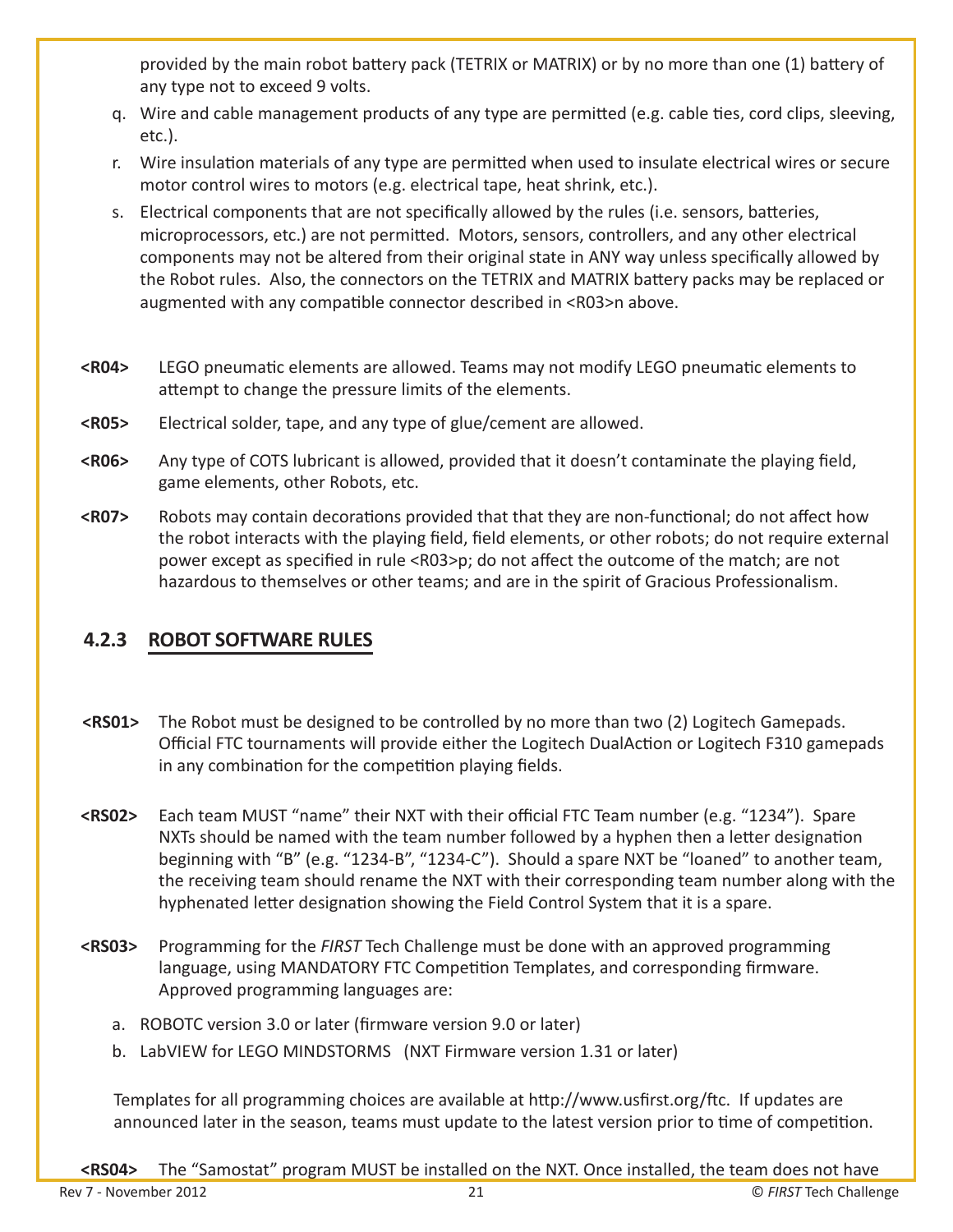to install Samostat again unless a new version of the Samostat code is released, the programming environment is updated, or firmware is re-installed on the NXT.

- **<RS05>** The "Program Chooser" program MUST be installed on the NXT. The Program Chooser enables teams to select the program started by the FCS for the Driver-Controlled portion of the match without having to connect the NXT to a computer. Once installed, the team does not have to install it again unless firmware is re-installed on the NXT, a new version of the Program Chooser code is released, or the programming environment is updated.
- **<RS06>** The NXT MINDSTORMS® Controller Sleep Timer must be set to NEVER.
- **<RS07>** Robots will connect to the tournament supplied Field Control System (FCS) located at each field. Teams must demonstrate that their Robot switches between Autonomous mode and Driver-Controlled mode correctly using the latest version of the FCS. This is done during Software Inspection.

#### **5. Judging & Award Criteria**

#### **5.1 Overview**

This chapter provides a complete description of all of the FTC Awards; the judging process, criteria and philosophy that teams need to be aware of in preparation for participating at FTC Tournaments.

In addition to winning points during the competition, the awards represent another positive way for mentors to instill important values like teamwork, creativity, innovation, and the value of the engineering design process. These judging guidelines are a part of the road map to success.

# **5.2 FTC Award Eligibility**

To ensure fairness to all teams and to provide equal opportunity for all teams to win an award at an FTC Championship tournament, teams are only eligible to win an award at the first three Championship tournaments that they attend. Those teams who compete in more than three Championship tournaments do so for the purpose of being involved in the fun and excitement of the tournament and not with the intention of winning multiple awards.

Teams are allowed to win the Inspire Award only once during each tournament level (Qualifying and Championship). Once a team wins the Inspire Award at a Qualifying tournament, they are only eligible to win the other judged or alliance awards at subsequent Qualifying tournaments. The same restriction applies to teams attending multiple Championship tournaments.

Teams have spent several weeks designing, building, programming their robot, and learning what it takes to be a part of a team. For many FTC teams, the event is the reward for all their hard work throughout the season. While there are several types of events, they all offer a fun and exciting way for teams to demonstrate the result of their efforts.

# **5.3 FTC Award Categories**

# **5.3.1 FTC Inspire Award**

This formally judged award is given to the team that truly embodied the 'challenge' of the FTC program. The team that receives this award is chosen by the judges as having best represented a 'role model FTC Team. This Team is a top contender for all other judging categories and is a strong competitor on the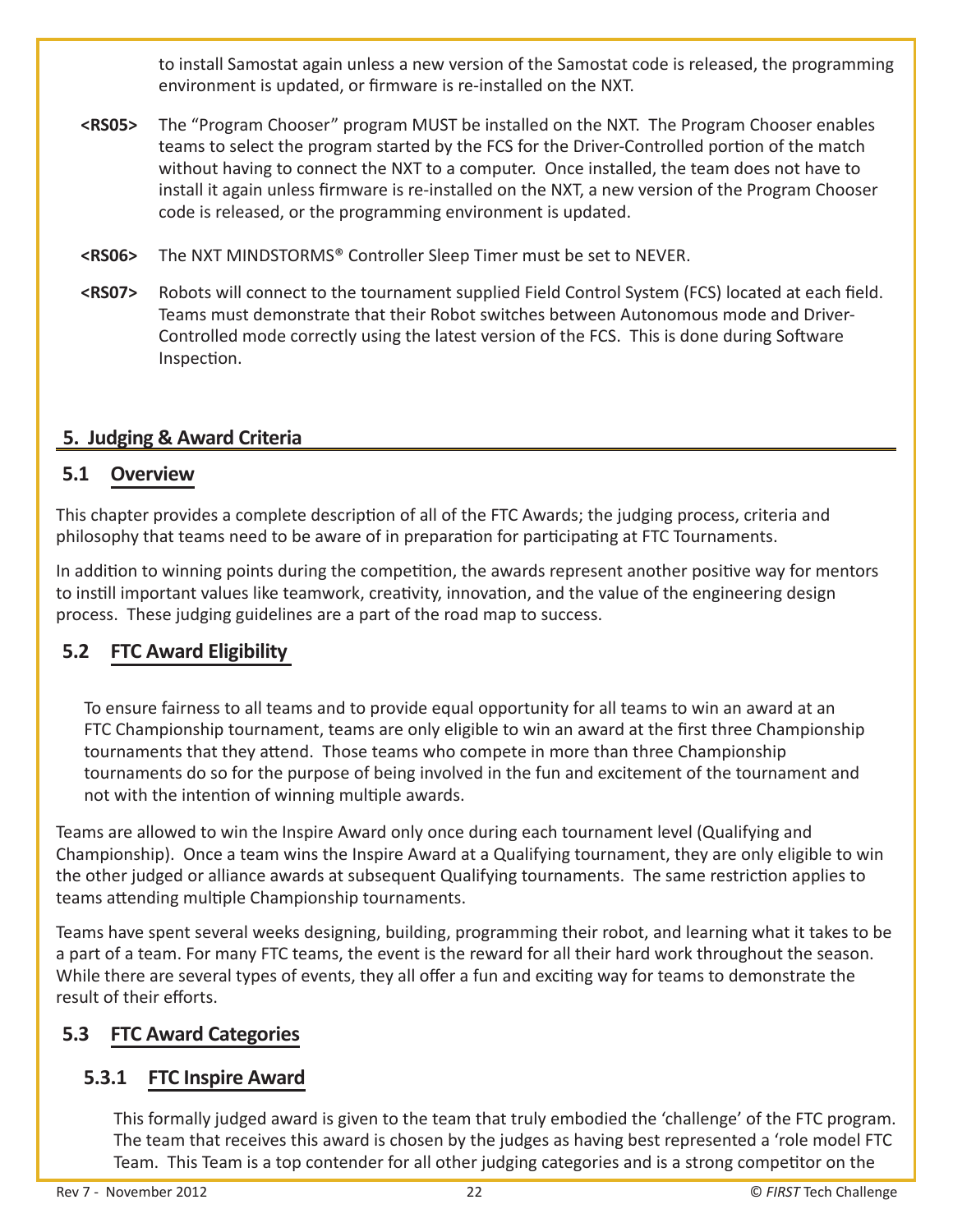field. The Inspire Award Winner is an inspiration to other teams, acting with Gracious Professionalism™ both on and off the playing field. This team understands how to communicate their experiences and knowledge to other teams, sponsors, and the judges.

In past seasons, the winner of the Inspire Award at each Championship event received an automatic invitation to the FTC World Championship Event. Once a team has won an Inspire Award at a Championship, they are no longer eligible to win the Inspire Award at additional championship tournaments they may attend. Similarly, once a team wins an Inspire Award at a Qualifying tournament, they are no longer eligible to win the Inspire Award at subsequent Qualification tournaments.

#### Guidelines for the Inspire Award

- ◊ Team must demonstrate respect and Gracious Professionalism both for team members and fellow teams
- ◊ Engineering Notebook must be submitted, and must impress the judges
- ◊ Team must work beyond their robot to help spread awareness of the team, *FIRST*, and FTC within the community
- ◊ Team displays good communication and teamwork skills within the team as well as with their alliances
- ◊ Team communicates clearly about their robot design to the judges
- ◊ Team presents themselves well in the judges interview
- ◊ Robot effectively competes in the game challenge and impresses the judges
- ◊ Team and robot consistently perform well during matches
- ◊ Team is a strong contender for all other judged awards

#### **5.3.2 Rockwell Collins Innovate Award**

The Rockwell Collins Innovate Award celebrates a team that not only thinks outside the box, but also has the ingenuity and inventiveness to make their designs come to life. This judged award is given to the team that has the most innovative and creative robot design solution to any or all specific field elements or components in the FTC game. Elements of this award include elegant design, robustness, and 'out of the box' thinking related to design. This award may address the design of the whole robot, or of a sub-assembly attached to the robot. The creative component must work consistently, but a robot does not have to work all the time during matches to be considered for this award. The team's Engineering Notebook should be marked with journal entries to show the design of the component(s) and the team's robot in order to be eligible for this award, and entries should describe succinctly how the team arrived at that solution.

Guidelines for the Rockwell Collins Innovate Award.

- ◊ Robot or robot sub-assembly must be elegant and unique in its design
- ◊ Creative component must work reliably
- ◊ Team must submit an Engineering Notebook
- ◊ Robot is stable, robust and controllable
- ◊ Robot design is efficient and consistent with team plan and strategy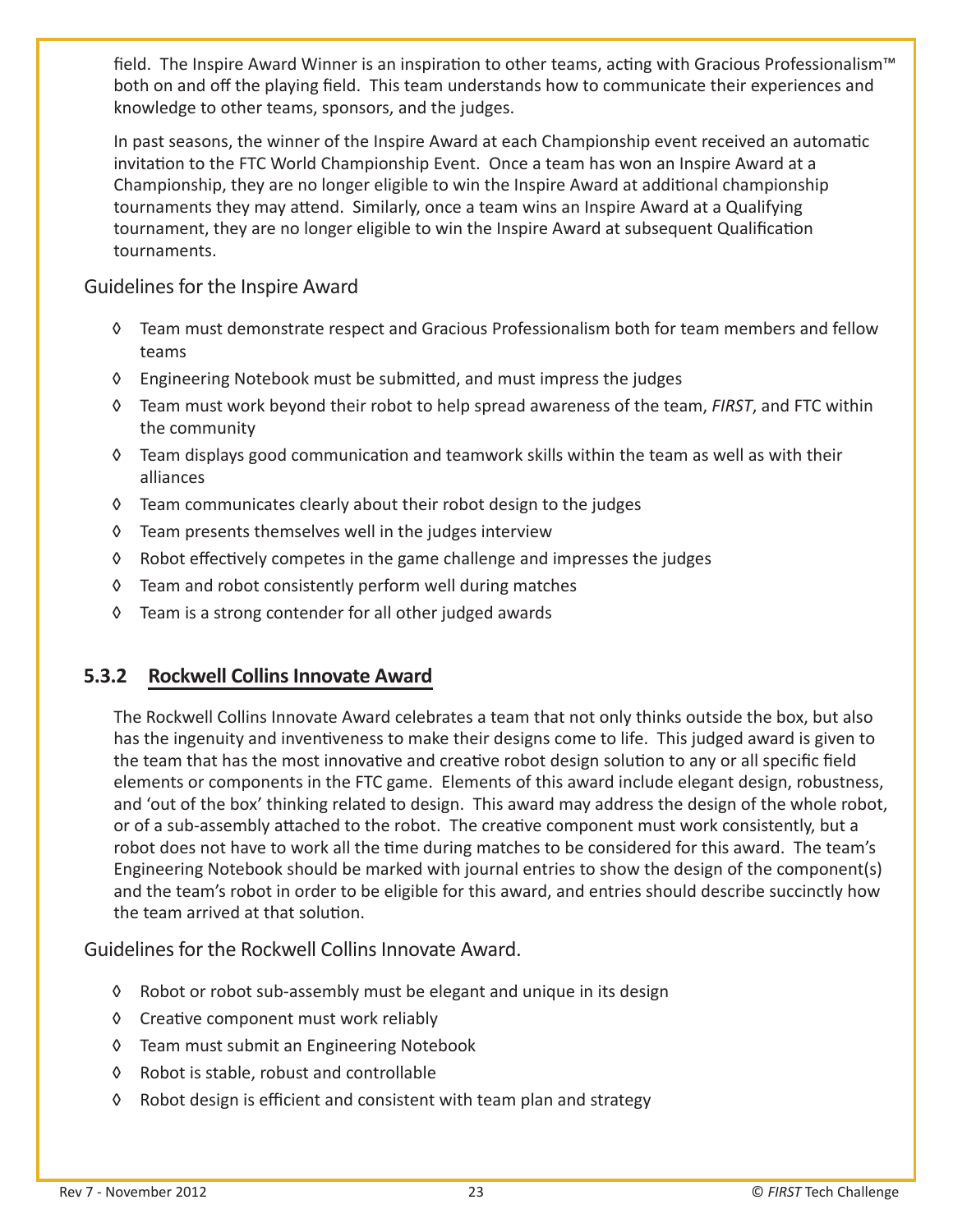#### **5.3.3 PTC Design Award**

This judged award recognizes design elements of the robot that are both functional and aesthetic. All successful robots have innovative design aspects; however, the PTC Design Award is presented to teams that incorporate industrial design elements into their solution. These design elements could simplify the robot's appearance by giving it a clean look, be decorative in nature, or otherwise express the creativity of the team. The winning design should not compromise the practical operation of the robots but complement its purpose. This award is sponsored by Parametric Technology Corporation (PTC), developers of the CAD tools, Creo and Mathcad. PTC gives licenses to the FTC student teams for these software products to help them with their designs. Use of these tools is not required to be eligible, however, teams that use them in their design are given extra consideration for this award.

Guidelines for the PTC Design Award

- ◊ Team must submit an Engineering Notebook with detailed robot design drawings
- ◊ Robot differentiates itself from others
- ◊ Design is both aesthetic and functional
- ◊ Well considered basis for the design (i.e. inspiration, function, etc.)

#### **5.3.4 Connect Award**

This judged award is given to the team that most connected with their local community and the engineering community. A true *FIRST* team is more than a sum of its parts, and recognizes that its schools and communities play an essential part to their success. The recipient of this award is recognized for helping the community understand *FIRST*, the FTC, and the team itself. The team that wins this award is aggressively seeking engineers and exploring the opportunities available in the world of engineering, science and technology. In addition, this team has a clear fundraising goal and plan to achieve that goal (if the team's organization allows fundraising).

#### Guidelines for the Connect Award

- ◊ Team provides clear examples of outreach to community
- ◊ Team has worked to develop an in-person or a virtual connection with the engineering, science or technology community
- ◊ Team has a business plan or other way of determining their fundraising needs and a plan to achieve their fundraising goal if allowed to fundraise
- ◊ Team has a plan to give back to their community

#### **5.3.5 Motivate Award**

This judged award celebrates the team that exemplifies the essence of the FTC competition through team spirit and enthusiasm. They show their spirit through costumes and fun outfits, a team cheer or outstanding spirit. This team has also made a collective effort to make *FIRST* known throughout their school and community.

#### Guidelines for the Motivate Award

- ◊ Team spirit is consistent throughout the team and the competition.
- ◊ Team is enthusiastic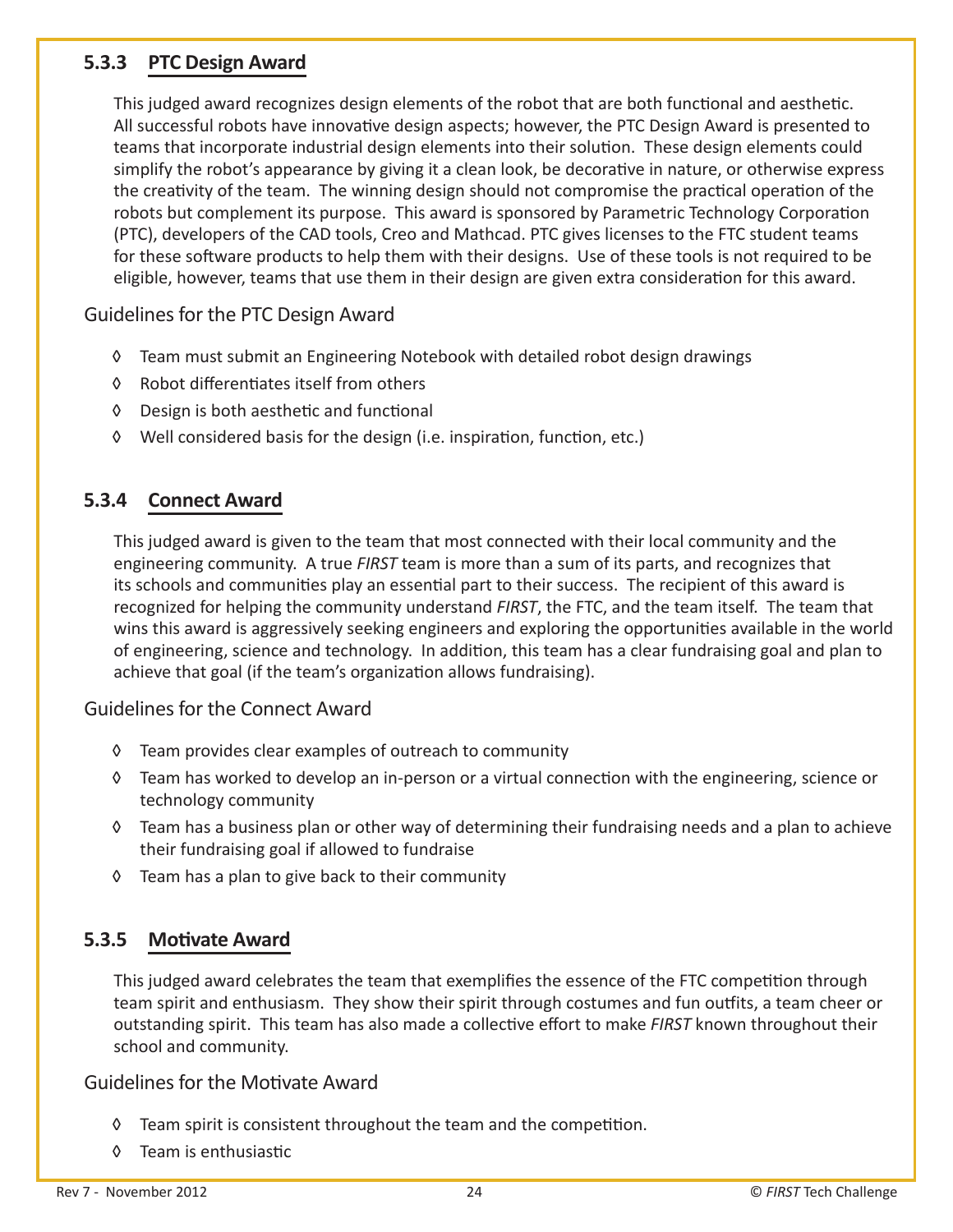- ◊ The team functions well as a unit
- ◊ Team enthusiasm is evident in community outreach

## **5.3.6 Think Award**

This judged award is given to the team that best reflects the "journey" the team took as they experienced the engineering design process during the build season. The engineering notebook is the key reference for judges to help identify the most deserving team. The Team's engineering notebook should focus on the design and build stage of the team's robot. Journal entries of interest to judges for this award will include those describing the steps, brainstorms, designs, re-designs, successes, and those 'interesting moments' when things weren't going as planned. A team is not be a candidate for this award if they have not completed the section of the engineering notebook describing the team's experience.

#### Guidelines for the Think Award

- ◊ Team must submit an engineering notebook
- ◊ Engineering notebook must demonstrate that the team has a clear understanding of the engineering design process, with pictures or drawings and details documenting all stages of robot design
- ◊ Engineering notebook must be organized and follow the formatting guidelines provided by *FIRST*
- ◊ Collaboration and co-ownership are dominant themes in the engineering notebook or in the judges interview

**Note:** Teams should review the engineering notebook section of this manual for a complete description and format specifications.

# **5.3.7 Promote Award (Optional)**

This judged award is optional and may not be given at all tournaments. Please contact your tournament organizer to determine if it will be given at an event you attend.

The Promote Award is given to the team that is most successful in creating a compelling video message for the public designed to change our culture and celebrate science, technology, engineering and math.

#### Guidelines for the Promote Award

- ◊ Team must present a thoughtful and high-quality video which appeals to the general public.
- ◊ Strong production value is important, but the message and impact of the video are of greater weight for the judges.
- ◊ Creativity in interpreting the annually assigned theme is desired.
- ◊ Submissions for this award will be considered for the Inspire Award but are not required.
- ◊ Team must have rights to any music used in the video.

Winning videos will be submitted to *FIRST* and used to promote the higher values of the FTC. Teams may win the Promote Award only once at a Championship level event and only once at a qualifying level event.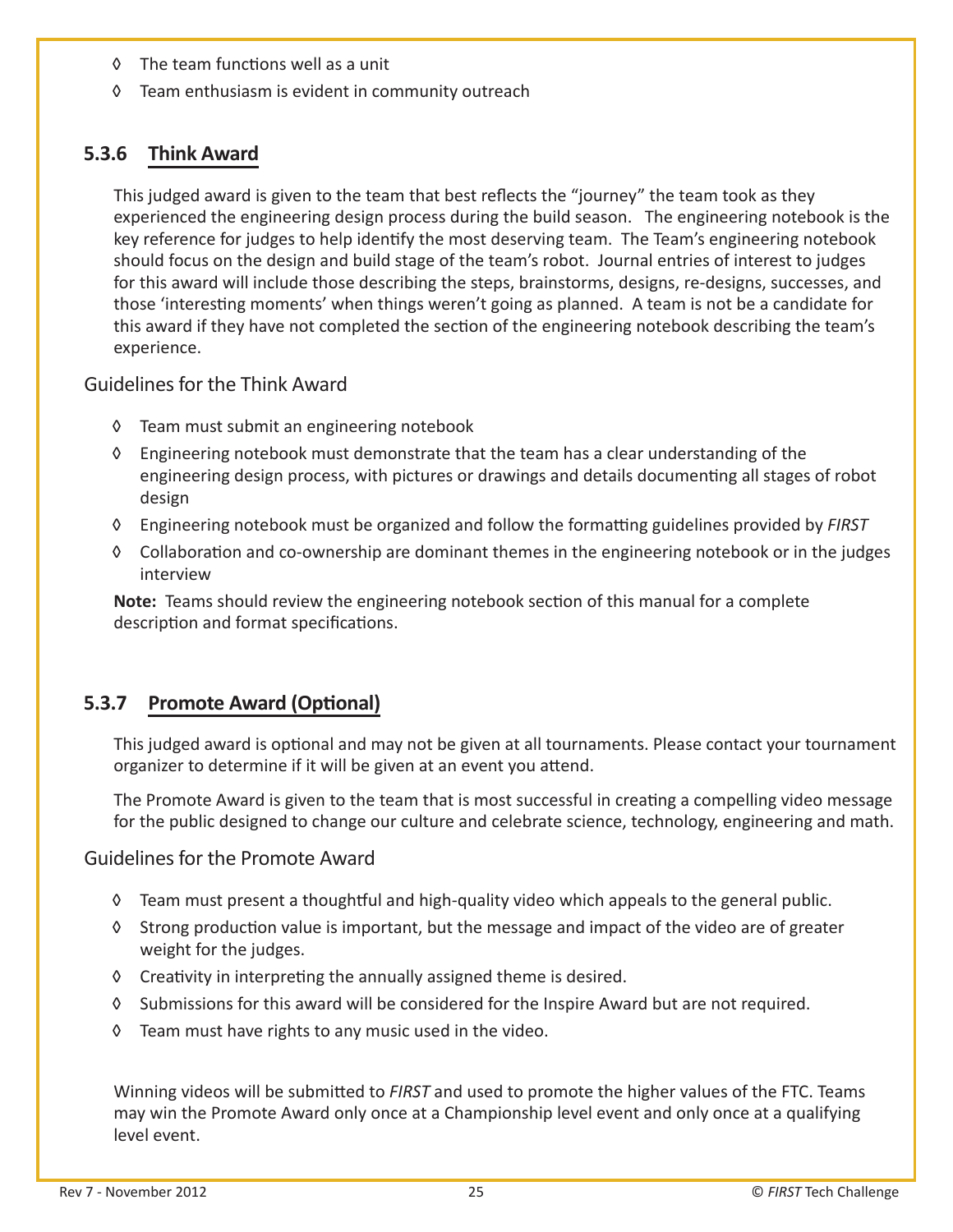Team must submit a one-minute long PSA video one full week prior to the event to be eligible for this award. Additional submissions are welcome but will not be eligible for awards. The submission process for this award may vary by tournament. Please check with your tournament's organizer for details.

#### PSA Subject for 2012-2013 Season

◊ Create a one-minute public service announcement (PSA) video that begins with the following sentence: *"What I'll carry with me from FIRST"*

## **5.3.8 Compass Award (Optional)**

An FTC Team is about more than building robots, and competing at tournaments, it is a journey to a destination through trial and error, success and failure, with challenging new technology and obstacles to navigate where no road maps are provided. How does a team find their way?

The Compass Award recognizes an adult Coach or Mentor who has provided outstanding guidance and support for a team throughout the year. The winner of the Compass Award will be determined from candidates nominated by FTC team members, via a 40-60 second video submission, highlighting how their Mentor has helped them become a champion team. We want to hear what sets the Mentor apart.

#### Guidelines for the Compass Award

- ◊ Only one video submission per team will be considered. Teams may submit new or updated videos at each tournament.
- ◊ The video must be submitted at least one week prior to tournament day. Instructions for submitting videos may vary from tournament to tournament. Please check with your tournament's organizer for details.
- ◊ Videos must not be longer than 60 seconds (including introduction and credits if you choose to use them).
- ◊ Videos must be submitted in AVI, WMV or MOV format. Remember that the winning video may be shown on a large screen during the awards ceremony. Use the best resolution you have available for your final version.
- ◊ Video presentations are confidential, and may not be made public or shared with other teams prior to the award presentation.
- ◊ Team must have rights to any music used on the video.
- ◊ Team must submit an Engineering Notebook.

#### **5.3.9 Judges' Award**

During the course of the competition, the judging panel may encounter a team whose unique efforts, performance or dynamics merit recognition, yet doesn't fit into any of the existing award categories. To recognize these unique teams, *FIRST* offers a customizable judges award. The judging panel may select a team to be honored, as well as the name of the judges award.

#### **5.3.10 Winning Alliance Award**

This award will be given to the winning alliance represented in the final match.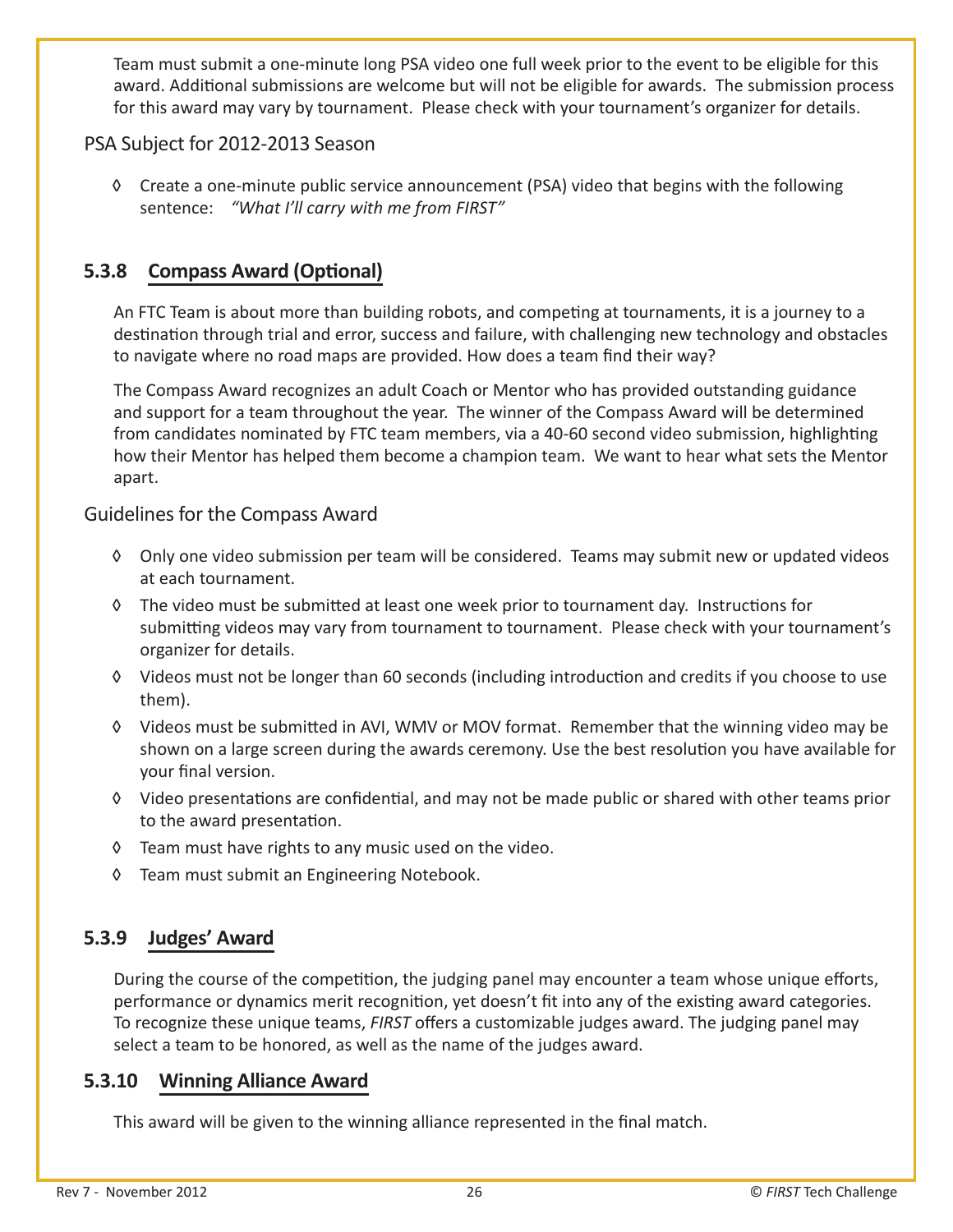# **5.3.11 Finalist Alliance Award**

This award will be given to the finalist alliance represented in the final match.

## **5.4 Judging Process, Schedule, and Team Preparation**

The schedules at the FTC tournaments may vary from site to site. Exact times for both the matches and meeting with judges cannot be given within this manual. All teams receive this schedule prior to or during check-in at the competition.

# **5.4.1 Judging Process**

At FTC Championship Tournaments, there will be three parts to the judging process: 1) interview with judges, 2) evaluation of performance, and 3) evaluation of the Engineering Notebook. Each team will have an interview with a panel of two or three judges. No awards will be determined on the basis of this interview alone. Judges use the guidelines provided in this chapter to assess each team.

Teams should present their engineering notebooks at the Pit Administration Table during check-in unless otherwise directed by the tournament officials. The engineering notebooks are provided to the judges prior to the team interviews.

After the judges review the submitted Engineering Notebooks, complete the initial team interviews and evaluate the team and robot performance during matches, they convene to review their assessments and create a list of top candidates for the various judged awards. Judges may require additional impromptu discussions with teams if necessary. Deliberations are usually completed during the elimination matches. When the judges have finished their deliberations, the engineering notebooks are returned to teams.

Teams are asked to bring their robot to the judge interview. This is the best chance for teams to explain and demonstrate their robot design to the judges in a quiet and relaxed environment.

# **5.4.2 Judging Schedule**

The judging generally takes place in a separate area(s) away from the noise of the competition and pit. Teams follow the schedule that outlines team interview times and locations. In some cases, teams may receive this information in advance, but more often, teams will receive this information when they check-in on the morning of the event.

Upon arrival please familiarize yourself with where the judging will occur and allow enough time to get there. To keep this process on time throughout the event, we require that all teams arrive at the judge queuing area five minutes before their scheduled judging interview.

# **5.4.3 Team Preparation**

Teams are encouraged to use the award guidelines to assess where they are within an award category and help them establish higher goals. These guidelines are the same ones used by the judges during each FTC tournament, and at the FTC World Championship.

The judges want to know highlights about the team; its history and make up; what the team achieved during the competition season; and the experiences that were gained. Team representatives' abilities to answer the questions or elaborate on robot design functions or attributes are evaluated during the team interview. Check with the event organizer to see if Mentors and Coaches are allowed to observe the team interview. Mentors may not contribute to the judging process. Mentors should always keep in mind that FTC is a student-centered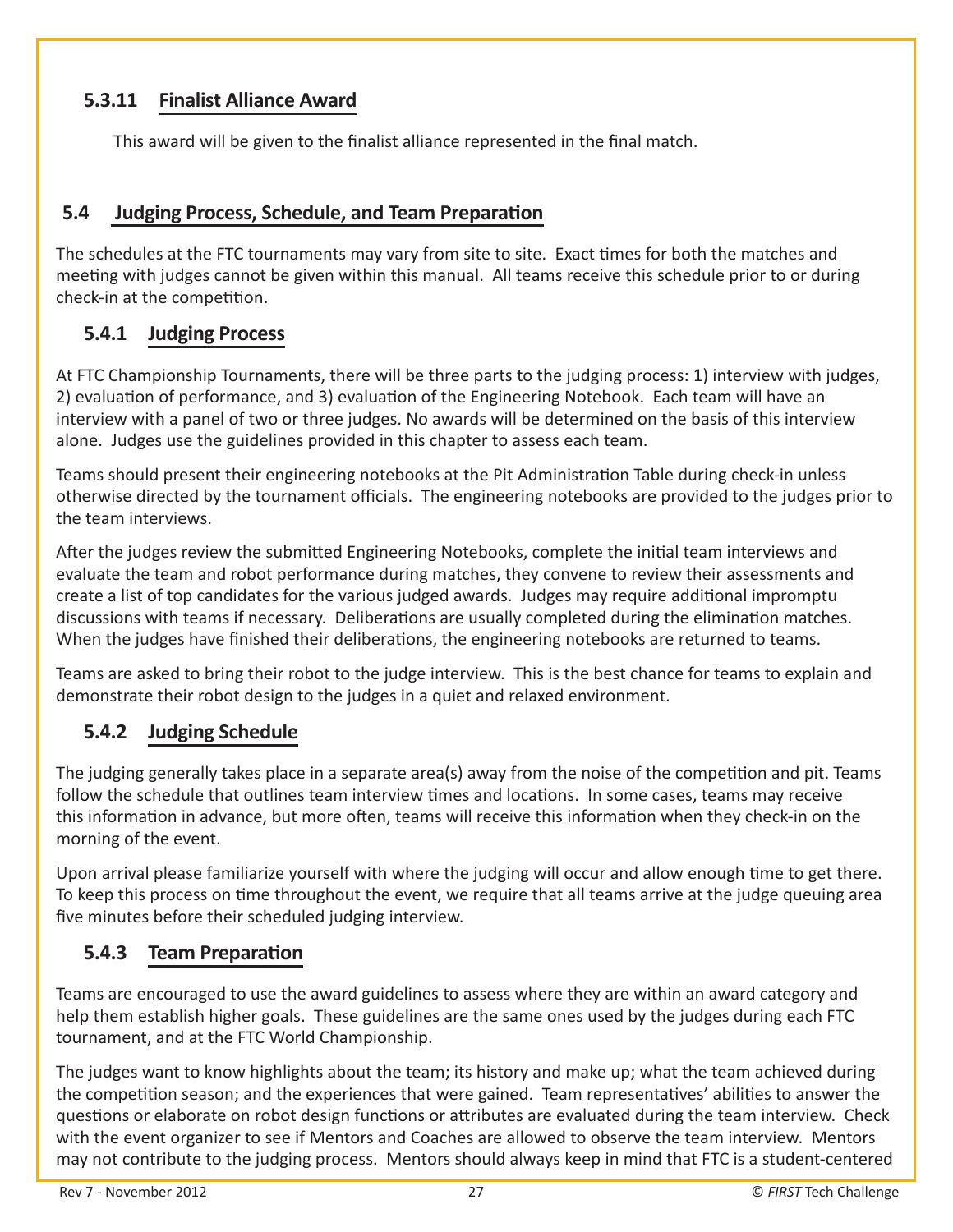activity and it is about giving the students a unique and stimulating experience in all aspects of the program.

# **5.5 FTC World Championship Event Eligibility**

The culmination of the *FIRST* event season is the *FIRST* Championship Event held in St. Louis, MO. This event represents the conclusion of the season for Jr. *FIRST* LEGO League (Jr. FLL), *FIRST* LEGO League (FLL), the *FIRST* Tech Challenge (FTC), and the *FIRST* Robotics Competition (FRC). This is a fun and exciting experience for teams in all programs to participate.

*FIRST* Tech Challenge Teams earn their way to the FTC World Championship with their performance on and off the field. Advancement Criteria for the FTC World Championship is outlined in Section 2.8 and is similar to advancing from local Qualifiers to local Championship tournaments. Teams are responsible for their own entry fees, lodging, and travel costs to the FTC World Championship.

#### **6. Team Resources**

#### **6.1 Overview**

This chapter provides teams with necessary information for contacting FTC staff, accessing technical support, using the FTC Q&A system, and using the *FIRST* and FTC logos.

#### **6.2**  *FIRST* **Contact Information**

Teams can reach the FTC staff by e-mail at FTCteams@usfirst.org. The office is open Monday through Friday from 9:00 a.m. to 5:00 p.m., EST. Be sure to provide your team number in your message and leave contact information.

#### **6.3 Getting Answers to your Questions**

For general information and questions regarding the FTC, please send an e-mail request to: FTCteams@usfirst.org.

For specific information and questions regarding the FTC program in your area, please contact your region's Affiliate Partner. Search for your area's Affiliate Partner on the FTC web site: www.usfirst*.*org/regionalcontact. aspx.

For questions regarding the annual FTC game (released in September), please have your team leader log into the *FIRST* TIMS (Team Information Management System) to see your FTC team forum login under the 'What's New' information once your team has registered and paid. The FTC Forum opens in September.

Note: Accounts are updated weekly by the *FIRST* IT Department. If you have trouble accessing the forums, please feel free to contact *FIRST* at the information above.

#### **6.4 Rules for Forum Participation**

In order to ask official game questions in the FTC Forum, you must register and activate your account. The FTC Game Q&A is accessed directly at ftcforum.usfirst.org or by browsing to forums.usfirst.org and following the "*FIRST* Tech Challenge" link found under the "*FIRST* Programs" heading. Please do not use the FRC Game Q&A for FTC Questions.

Anyone can read this moderated forum. Only a single team leader is allowed to ask questions on the forum. Before posting a question, please make sure it has not already been answered. Game questions are not answered after 5:00 PM EST on Thursday during the competition season. Questions asked after this time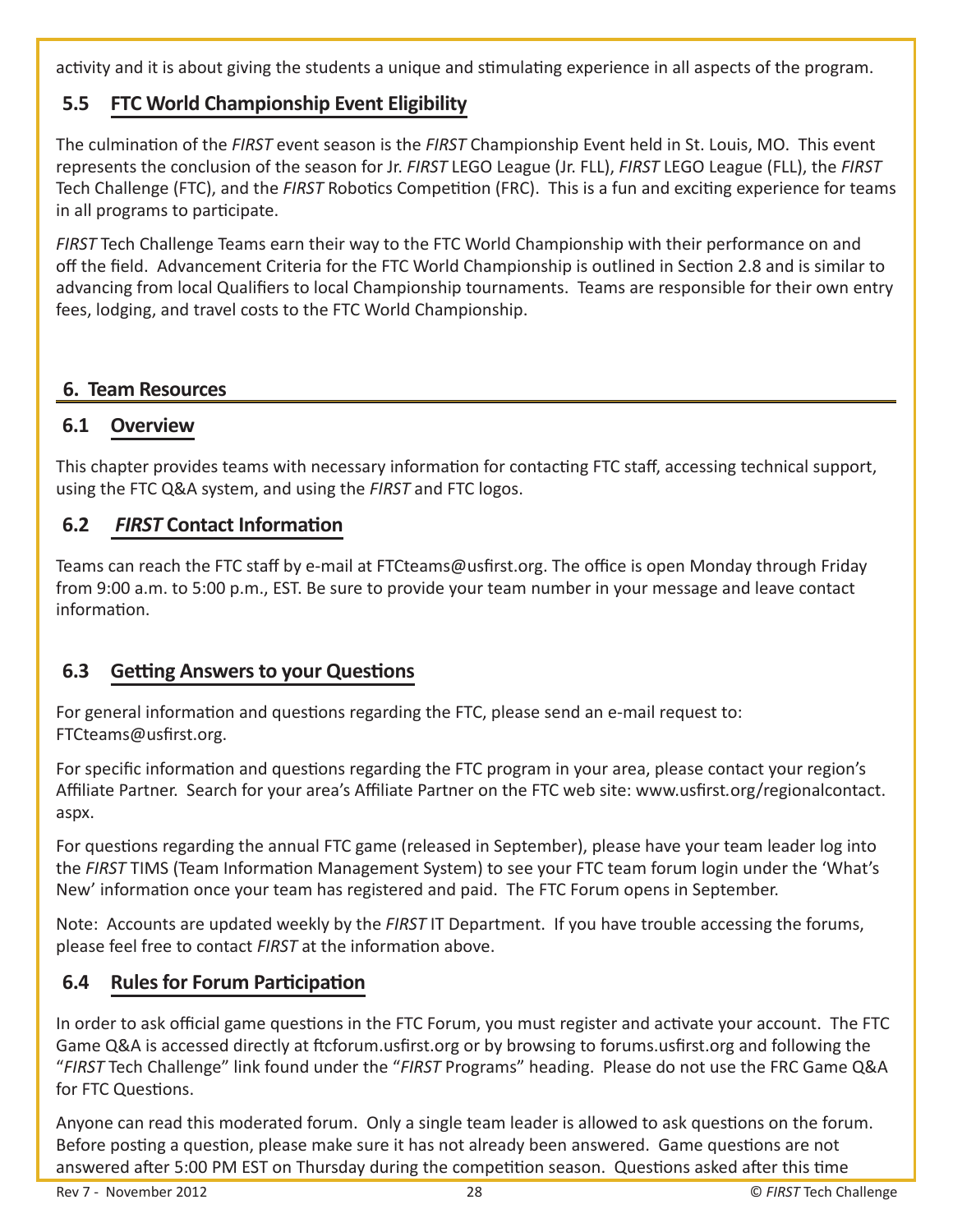are answered after the events have concluded for that weekend. As the forum is moderated, questions and answers will be visible only after they have been reviewed and answered.

For detailed information on the FTC program, robot kit and accessories, playing field, etc., visit the following websites:

**FTC information, game information, FAQs, and team resources:** www.usfirst.org/roboticsprograms/ftc/

**FTC Game Q&A:** ftcforum.usfirst.org

## **6.5 Team Development Support**

In addition to the staff at *FIRST* Headquarters, an additional regional level of support is available through the *FIRST* Tech Challenge Affiliate Partners, *FIRST* Regional Directors, *FIRST* Senior Mentors, and VISTA Volunteers. The FTC Affiliate Partners coordinate all FTC activities within a state, province, or region, and should be your foremost resource for help with the program. To find an Affiliate Partner, Regional Director, Senior Mentor, or VISTA volunteer available in your area, please contact *FIRST* at FTCteams@usfirst.org.

# **6.6 Using the** *FIRST* **and FTC Logos**

We encourage Teams to develop and promote team identity. It is a great way to help *FIRST* judges, announcers, and audiences recognize your team at the competition, and it is also a way to help Teams create excitement in their communities.

Teams have incredibly creative opportunities in terms of designing your own identity. There are many examples of how teams brand their efforts with websites, team logos on robots, T-shirts, hats, banners, fliers, and giveaways.

You can download the *FIRST* and FTC logos and Logo Standards information from the FTC web site at: www.usfirst.org/roboticsprograms/resourcecenter.aspx?id=17122. Keep in mind the following when working with the *FIRST* and FTC logos:

**Positive Promotion:** Use the *FIRST* and FTC logos in a manner that is positive and promotes *FIRST*.

- **Unmodified:** Use the *FIRST* and FTC logos without modification. This means that you will use our name and the triangle, circle, square as you see it on our website or letterhead. You can use it in red, blue, and white, or in black and white.
- **Modification Permission:** If you have an interest in modifying the *FIRST* and FTC logos, you must *FIRST* contact *FIRST*. Please submit a written request letting us know why you want to modify the logo, how you plan to do it, and where you plan to apply it. Send an e-mail request to the *FIRST* Marketing Department, marketing@usfirst.org.
- **Advertising Use Approval:** All teams and sponsors must obtain approval from *FIRST* prior to incorporating our logo in any advertising. Send an e-mail request for advertising approval to: marketing@usfirst.org.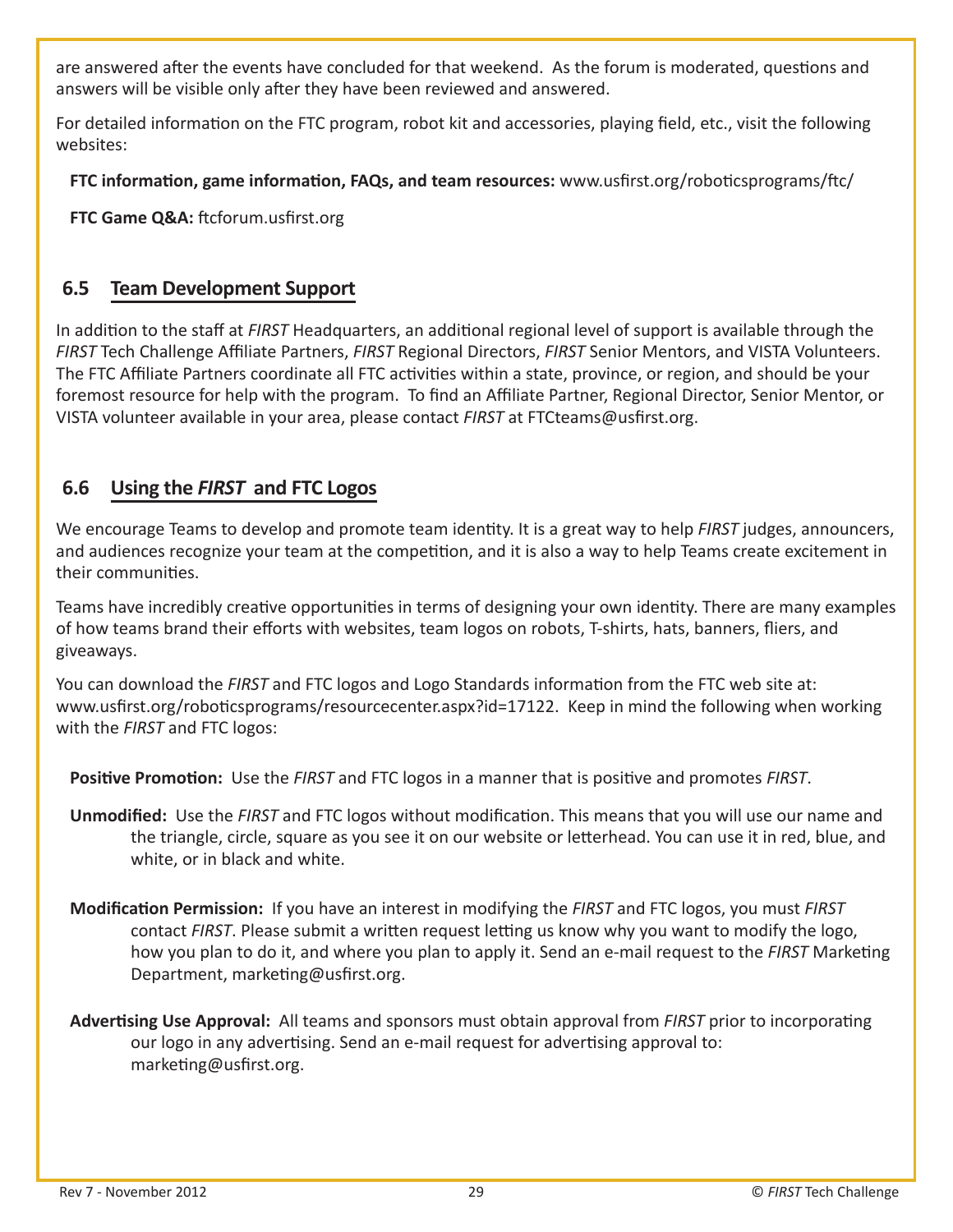# **JUDGE SUMMARY SHEET**

| Team Number:                                                                                                                                                                                   | <b>Needs</b> | Fair | Good       | Excellent |
|------------------------------------------------------------------------------------------------------------------------------------------------------------------------------------------------|--------------|------|------------|-----------|
| Team Name:                                                                                                                                                                                     | Improvement  |      |            |           |
| Think Award - Engineering Notebook is Required                                                                                                                                                 |              |      |            |           |
| Notebook is well organized and follows the proper format.                                                                                                                                      |              |      |            |           |
| Notebook describes the physical construction of the robot                                                                                                                                      |              |      |            |           |
| Notebook describes team strategy, objectives, and reasoning behind the design.                                                                                                                 |              |      |            |           |
| Content reflects the creative design process: identifying the problem, research, brain-<br>storming, choosing the best solution, developing and prototyping.                                   |              |      |            |           |
| Rockwell Collins Innovate Award - Engineering Notebook is Required                                                                                                                             |              |      |            |           |
| A robust, well-engineered robot that demonstrates the execution of a planned design that<br>shows creativity and "out of the box" thinking.                                                    |              |      |            |           |
| Robot has a competitive drive system tailored to support the strengths of the team's game<br>strategy.                                                                                         |              |      |            |           |
| Robot has an exceptional manipulator for game objects that performs consistently and<br>effectively.                                                                                           |              |      |            |           |
| Team has a well-planned strategy for maximizing their ability to play the game that takes<br>scoring systems, alliance interaction, changes and events during a match into consider-<br>ation. |              |      |            |           |
| PTC Design Award - Engineering Notebook is Required                                                                                                                                            |              |      |            |           |
| Robot differentiates itself from others.                                                                                                                                                       |              |      |            |           |
| Team utilizes PTC Software to prototype or assist with robot design.                                                                                                                           | NO           |      | <b>YES</b> |           |
| Design element is both aesthetic and functional.                                                                                                                                               |              |      |            |           |
| Incorporates industrial design elements into the solution.                                                                                                                                     |              |      |            |           |
| Well considered basis for the design (i.e. inspiration, function, etc).                                                                                                                        |              |      |            |           |
| <b>Connect Award</b>                                                                                                                                                                           |              |      |            |           |
| Demonstrates awareness of community and desire to have a positive impact on society.<br>Provides clear examples of outreach in their community.                                                |              |      |            |           |
| Reached out to those with careers in science, engineering, technology, and mathematics<br>to learn more about professional fields.                                                             |              |      |            |           |
| Demonstrates cooperation with other teams during the build season as well as during the<br>competition.                                                                                        |              |      |            |           |
| Shows strong communication skills in articulating how, as individuals and as a team, they<br>have grown and interacted with others during the season.                                          |              |      |            |           |
| Has a business plan or other way of determining their fundraising needs and a plan to<br>achieve their fundraising goal (if fundraising is allowed by team's organization).                    |              |      |            |           |
| <b>Motivate Award</b>                                                                                                                                                                          |              |      |            |           |
| Shows spirit and enthusiasm for the FTC program, engineering, community outreach, etc.                                                                                                         |              |      |            |           |
| Shows their spirit through costumes and fun outfits, a team cheer or outstanding spirit.                                                                                                       |              |      |            |           |
| Makes a collective effort to make FIRST known throughout their school or community.                                                                                                            |              |      |            |           |
| Functions well as a team                                                                                                                                                                       |              |      |            |           |
| Inspire Award - This is the top Award for the Competition - Engineering Notebook is Required                                                                                                   |              |      |            |           |
| Demonstrates Gracious Professionalism, exemplary communication skills, and teamwork,<br>within the team as well as with their alliances.                                                       |              |      |            |           |
| Has an impressive design that is well executed and consistently performs well during<br>matches.                                                                                               |              |      |            |           |
| Exemplifies the spirit of discovery and the process of using science and engineering to cre-<br>ate elegant solutions to an open-ended problem.                                                |              |      |            |           |